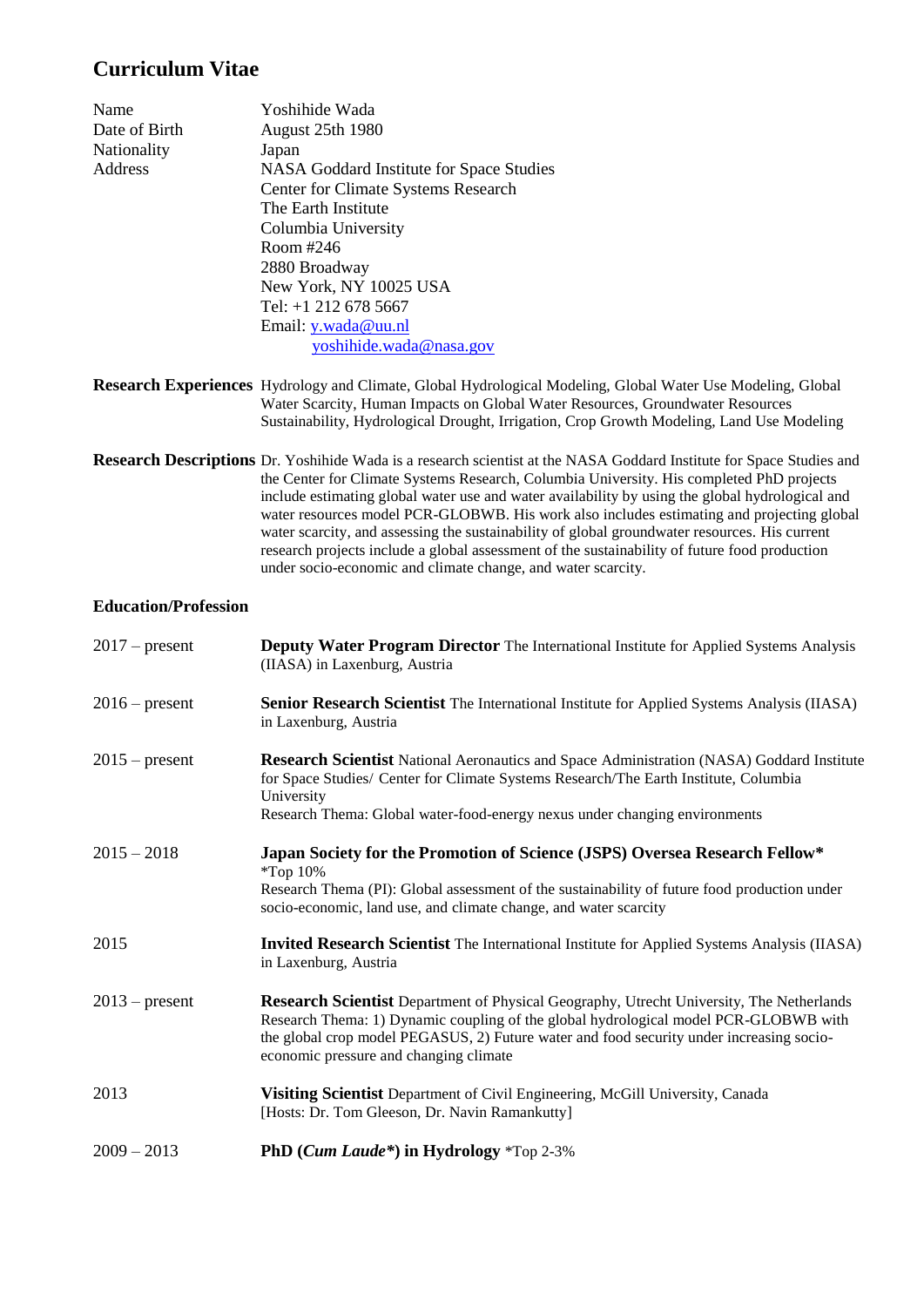|               | Department of Physical Geography, Utrecht University, The Netherlands (Research Focus Earth<br>and Sustainability; Project FM0906: Global Assessment of Water Resources)<br>Research Thema: Modeling past and projecting future global water stress – including population<br>growth, economic development and climate change<br>[Supervisors: Prof. dr. ir. Marc F. P. Bierkens, Dr. Ludovicus P. H. van Beek] |
|---------------|-----------------------------------------------------------------------------------------------------------------------------------------------------------------------------------------------------------------------------------------------------------------------------------------------------------------------------------------------------------------------------------------------------------------|
| 2008          | Visiting Scientist Hydrology Group, University of Bern, Switzerland<br>[Supervisors: Prof. dr. Rolf Weingartner, Dr. Daniel Viviroli]                                                                                                                                                                                                                                                                           |
| $2006 - 2008$ | MSc in Hydrology and System Earth Modeling (Prestige Master) (GPA 3.9/4.0)<br>Department of Earth Sciences, Utrecht University, The Netherlands<br>[Supervisors: Prof. dr. ir. Marc F. P. Bierkens, Dr. Ludovicus P. H. van Beek, Dr. Hans H. Dürr]<br>[Co-supervisors: Prof. dr. Rolf Weingartner, Dr. Daniel Viviroli]                                                                                        |
| 2005          | <b>Certificate of Global Sustainability Programme Alliance for Global Sustainability</b><br>(AGS), Braunwald, Switzerland (AGS is an organization of ETH Zurich, The University of<br>Tokyo, Massachusetts Institute of Technology, and Chalmers University of Technology)                                                                                                                                      |
| $2004 - 2006$ | Master of International and Environmental Studies (GPA 4.0/4.0)<br>Institute of Environmental Studies, Graduate School of Frontier Sciences, The University of<br>Tokyo, Japan [Supervisor: Dr. Jin Sato]                                                                                                                                                                                                       |
| 2002          | Visiting Student (Political Science and Asian Studies) Department of Political Sciences,<br>Faculty of Arts, Humanities and Social Sciences, The University of Western Australia, Australia<br>[Supervisors: Prof. dr. Dennis Rumley, Dr. Samina Yasmeen]                                                                                                                                                       |
| 2000          | Visiting Student (Asian Studies) Murdoch University, Australia                                                                                                                                                                                                                                                                                                                                                  |
| $1999 - 2004$ | BA in Linguistics, Cultural Studies, and International Relations (with distinction)<br>Faculty of English, Department of Foreign Language, Himeji Dokkyo University, Japan<br>[Supervisors: Prof. dr. Kiyotaka Doi, Prof. dr. Kiyoshi Hatsuoka]                                                                                                                                                                 |

## **Professional Experiences**

| 2014             | MSc thesis examination committee for Rutger Hofste (Delft University of Technology, The |
|------------------|-----------------------------------------------------------------------------------------|
|                  | Netherlands), and for Hafsa Ahmed Munia (Aalto University, Finland)                     |
| 2013             | MSc thesis examination committee for Laurent Esnault (McGill University, Canada)        |
| $2009$ – present | Supervisor of ten MSc students and two PhD candidates at Utrecht University, at McGill  |
|                  | University, and at Aalto University                                                     |
| $2009$ – present | Lecturer and teaching assistant, Utrecht University                                     |
|                  | MSc courses: Land Surface Hydrology (GEO4-4404), Land degradation and Catchment         |
|                  | Modeling (GEO4-4406), Unsaturated Zone Hydrology (GEO4-4417)                            |
| $2008 - 2009$    | Internship, Environment Planning and Water Preservation Agency, Ehime, Japan            |
| $2004 - 2006$    | Research assistant, Institute of Environmental Studies, The University of Tokyo         |

## **Honors and Personal Grants**

| 2015          | 2015 Editors' Citations for Excellence in Refereeing, Cited by Alberto Montanari (Editor in |
|---------------|---------------------------------------------------------------------------------------------|
|               | Chief) for Water Resources Research                                                         |
| 2015-2018     | Japan Society for the Promotion of Science (JSPS) Postdoctoral Fellowships for Research     |
|               | Abroad (3-year full funding)                                                                |
| 2013          | PhD degree with Cum Laude, Utrecht University, The Netherlands                              |
| 2012          | American Geophysical Union Horton (Hydrology) Research Grant (US\$ 10,000)                  |
| $2006 - 2008$ | National Research Scholarship Programme by the Ministry of Education of Japan               |
|               | (JPY 10,000,000~US\$ 100,000)                                                               |
| $2005 - 2006$ | Nakamura Sekizen Foundation Scholarship (JPY 2,000,000~US\$ 20,000)                         |
| 2005          | Travel grant for the Global Sustainability Programme, Switzerland (US\$ 2000)               |
| $2004 - 2005$ | National First-Grade Scholarship, Japan (JPY 1,500,000~US\$ 15,000)                         |
| $2001 - 2002$ | HUMAP Honorary Scholarship, Japan-Australia (JPY 1,200,000~US\$ 12,000)                     |
| $2000 - 2001$ | Highest Grade Award 2001, Himeji Dokkyo University, Japan                                   |
|               |                                                                                             |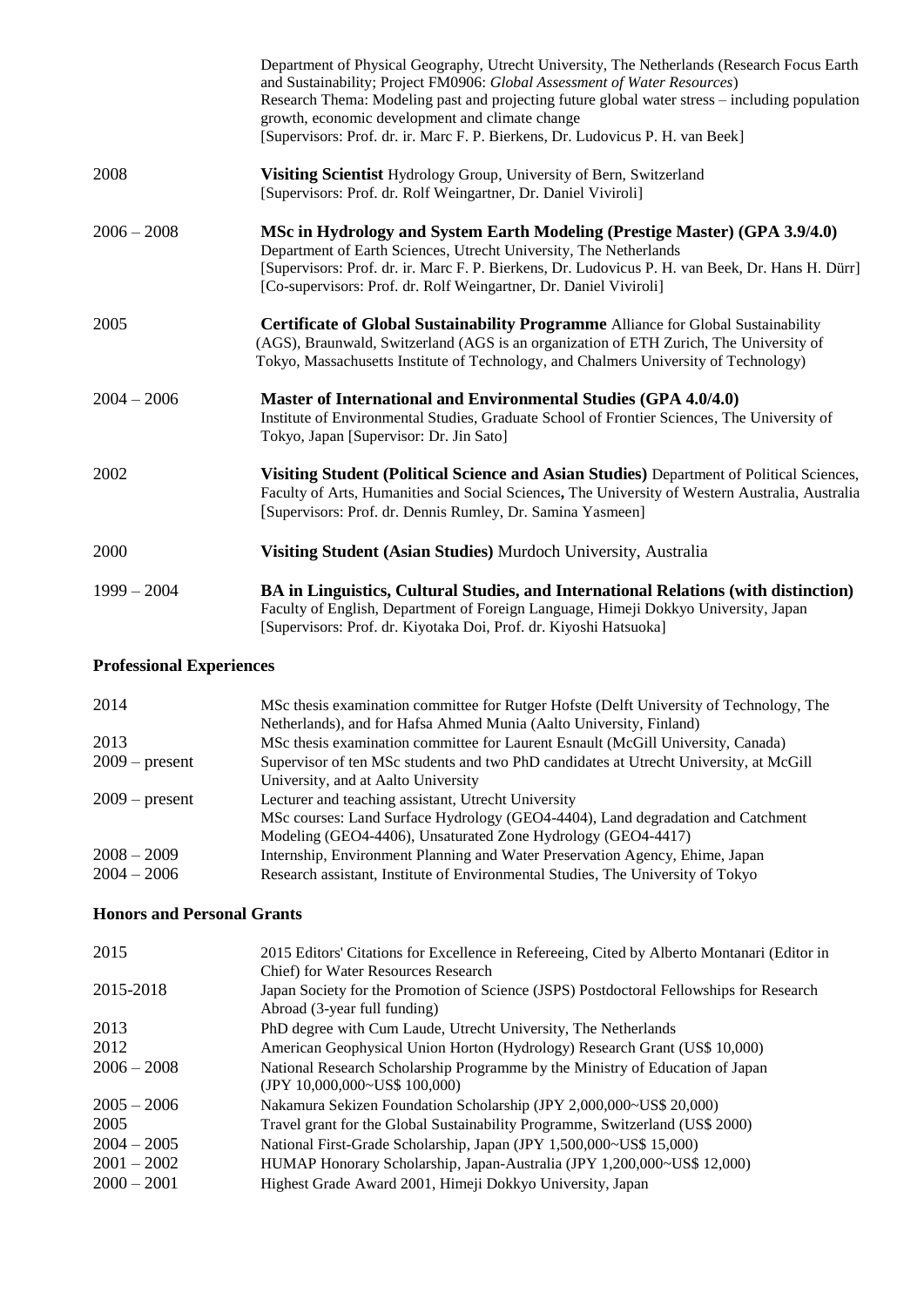## **International Projects (Participated)**

| $2015 - 2018$ | <b>LandMIP</b> Land Modelling Intercomparison Project, a community-driven modeling effort with<br>the goal of providing global impact assessments over the land surface                                                                                                                                                                                                                                                                                                                                                                                                                                                                                                                                                                                                                                                                                                                                                                                                                                                 |
|---------------|-------------------------------------------------------------------------------------------------------------------------------------------------------------------------------------------------------------------------------------------------------------------------------------------------------------------------------------------------------------------------------------------------------------------------------------------------------------------------------------------------------------------------------------------------------------------------------------------------------------------------------------------------------------------------------------------------------------------------------------------------------------------------------------------------------------------------------------------------------------------------------------------------------------------------------------------------------------------------------------------------------------------------|
| $2015 - 2016$ | World Resources Institute (WRI) Aqueduct Water Risk Atlas Aqueduct's global water<br>risk mapping tool helps companies, investors, governments, and other users understand where<br>and how water risks and opportunities are emerging worldwide. The Atlas uses a robust, peer<br>reviewed methodology and the best-available data to create high-resolution, customizable global<br>maps of water risk.                                                                                                                                                                                                                                                                                                                                                                                                                                                                                                                                                                                                               |
| $2014 - 2018$ | EartH2Observe Global Earth Observation for Integrated Water Resource Assessment, a<br>collaborative project funded under the DG Research European Union FP7 programme and brings<br>together the findings from European FP projects DEWFORA, GLOWASIS, WATCH,<br>GEOWOW and others. The project aims to contribute to the assessment of global water<br>resources through the use of new Earth Observation datasets and techniques. For this purpose,<br>the project integrates available earth observations, in-situ datasets and models, to construct a<br>consistent global water resources reanalysis dataset of sufficient length $($ >30 years). The<br>resulting datasets are available through an open Water Cycle Integrator data portal: the European<br>contribution to the GEOSS/WCI approach. The datasets are downscaled for application in case-<br>studies at regional and local levels, and optimized based on identified European and local needs<br>supporting water management and decision making. |
| $2013 - 2016$ | WFaS Water Futures and Solutions: World Water Scenarios Initiative (coordinated by the<br>IIASA), Multi-layered, cross-sector, stakeholder informed, scenario-based assessment of the<br>state of water resources and water demand using state-of-the-art socio-economic and<br>hydrological models, based on the Shared Socioeconomic Pathways (SSPs) and Representative<br>Concentration Pathways (RCPs) in the context of the Intergovernmental Panel on Climate<br>Change (IPCC) 5th Assessment Report (AR5).                                                                                                                                                                                                                                                                                                                                                                                                                                                                                                       |
| $2013 - 2016$ | ISI-MIP2 Inter-Sectoral Impact Model Intercomparison Project (coordinated by PIK), a<br>community-driven modeling effort with the goal of providing cross-sectoral global impact<br>assessments                                                                                                                                                                                                                                                                                                                                                                                                                                                                                                                                                                                                                                                                                                                                                                                                                         |
| $2010 - 2015$ | The Fifth Assessment Report (AR5) of the Intergovernmental Panel on Climate                                                                                                                                                                                                                                                                                                                                                                                                                                                                                                                                                                                                                                                                                                                                                                                                                                                                                                                                             |
| $2012 - 2014$ | Change (IPCC) Contributing Author Working Group I, Chapter 13: Sea Level Change<br>Water2Invest.com Global facility for calculating investments needed to bridge the climate-<br>induced water gap. Water2Invest.com develops a web-based tool that can be used to perform                                                                                                                                                                                                                                                                                                                                                                                                                                                                                                                                                                                                                                                                                                                                              |
| $2012 - 2013$ | analyses of investments needed to bridge the water gap for selected regions and countries.<br><b>ISI-MIP</b> Inter-Sectoral Impact Model Intercomparison Project (coordinated by PIK), a<br>community-driven modeling effort with the goal of providing cross-sectoral global impact<br>assessments                                                                                                                                                                                                                                                                                                                                                                                                                                                                                                                                                                                                                                                                                                                     |
| $2011 - 2013$ | European GLOWASIS (Global Water Scarcity Information Service) project (coordinated by<br>Deltares), GLOWASIS is part of the European Earth Observation Programme (GMES) which<br>provides and combines Earth observation data from space, air, water and land through a<br>sustainable information infrastructure.                                                                                                                                                                                                                                                                                                                                                                                                                                                                                                                                                                                                                                                                                                      |

## **Research Funding (allocated to my research part)**

| $2015 - 2016$ | <b>WRI Aqueduct Water Risk Atlas (US\$ 20,000)</b>                                       |
|---------------|------------------------------------------------------------------------------------------|
| $2014 - 2018$ | EartH2Observe (US\$ 10,000)                                                              |
| $2013 - 2016$ | <b>ISI-MIP2</b> (US\$ 5,000)                                                             |
| $2013 - 2016$ | <b>WFaS</b> (US\$ 45,000)                                                                |
| $2012 - 2013$ | <b>ISI-MIP</b> (US\$ 30,000)                                                             |
| $2011 - 2013$ | European GLOWASIS (US\$ 10,000)                                                          |
| $2009 - 2013$ | <b>Research Focus Earth and Sustainability of Utrecht University: Modelling past and</b> |
|               | future global water stress – including population growth, economic development and       |
|               | climate change (US\$ 300,000)                                                            |

## **Professional Societies**

American Geophysical Union (AGU) European Geosciences Union (EGU) International Association of Hydrological Sciences (IAHS) Japanese Association of Groundwater Hydrology (JAGH)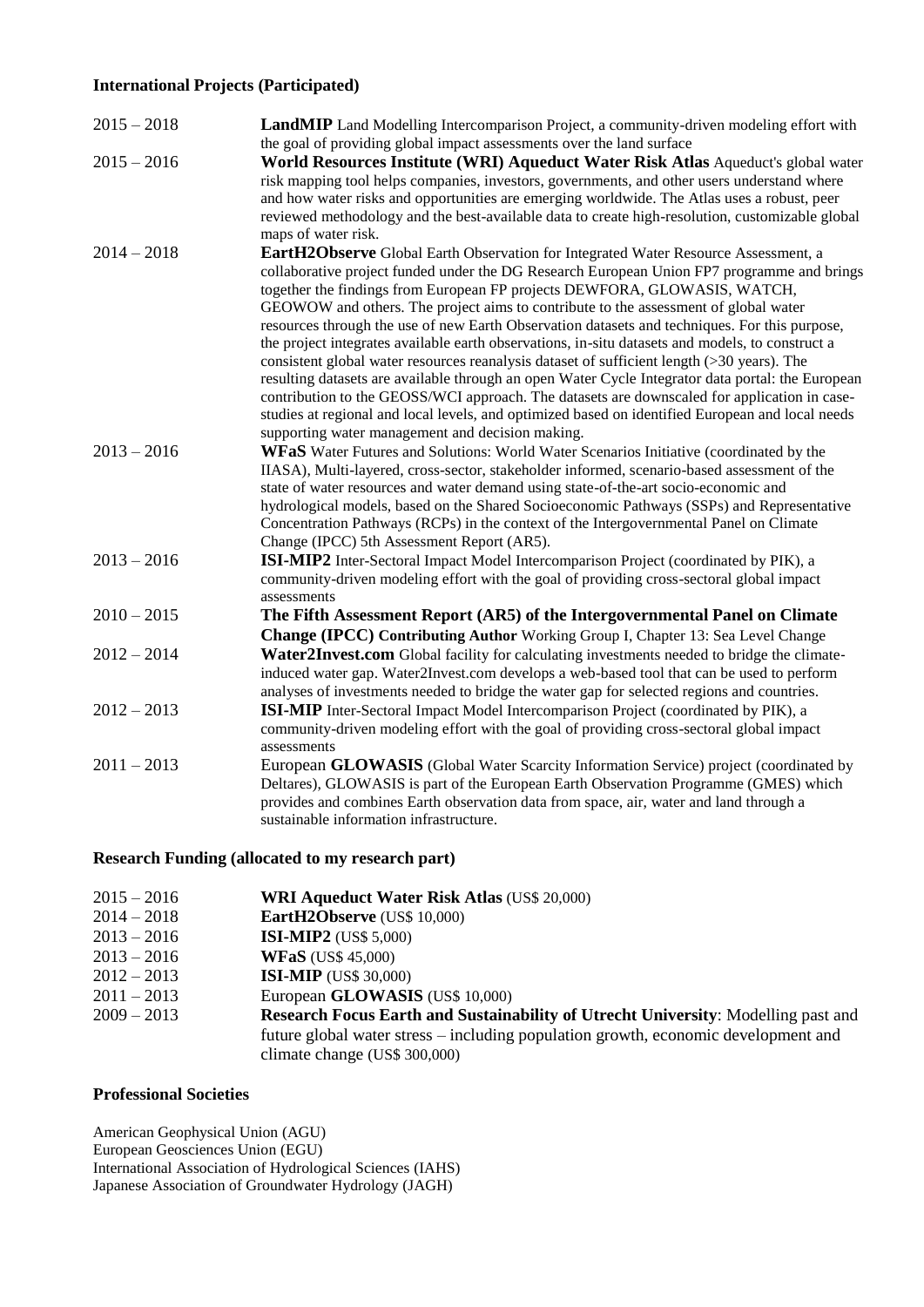### **Professional Activities**

| 2016 | <b>Co-convener</b> for the session "The Water-Energy-Food Nexus Approach in Support of<br>Water Security" at the Asia Oceania Geosciences Society (AOGS) 13th Annual Meeting in |
|------|---------------------------------------------------------------------------------------------------------------------------------------------------------------------------------|
| 2015 | Beijing, China, July 31-August 5 2016.<br><b>Primary convener</b> for the session "Global and regional water-food-energy security                                               |
|      | under changing environments" at the American Geophysical Union (AGU) Fall Meeting in<br>San Francisco, US, December 14-18 2015.                                                 |
| 2015 | <b>Co-convener</b> for the session "Recent advancement in terrestrial water storage change                                                                                      |
|      | estimation and its contribution to global sea level variation" at the American Geophysical                                                                                      |
|      | Union (AGU) Fall Meeting in San Francisco, US, December 14-18 2015.                                                                                                             |
| 2015 | <b>Co-convener</b> for the session "Drought in the Anthropocene" at the American Geophysical                                                                                    |
|      | Union (AGU) Fall Meeting in San Francisco, US, December 14-18 2015.                                                                                                             |
| 2014 | <b>Primary convener</b> for the session "Global and regional water-energy-food security                                                                                         |
|      | under changing environments" at the American Geophysical Union (AGU) Fall Meeting in                                                                                            |
|      | San Francisco, US, December 15-19 2014.                                                                                                                                         |
| 2014 | <b>Co-convener</b> for the session "The Effects of Anthropogenic Land Use and Land Cover                                                                                        |
|      | Change on Local to Global Climate: Forcings and Feedbacks From the Past to the                                                                                                  |
|      | Future" at the American Geophysical Union (AGU) Fall Meeting in San Francisco, US,                                                                                              |
|      | December 15-19 2014.                                                                                                                                                            |

**Review (peer-reviewed journals)** two per month (average)

Advances in Water Resources Agricultural Water Management AGU Books American Society of Agricultural and Biological Engineers British Journal of Environment and Climate Change CATENA CLEAN - Soil, Air, Water Climate Climatic Change Earth System Dynamics Elementa: Science of the Anthropocene Environmental Research Letters Geophysical Research Letters Geoscientific Model Development Global and Planetary Change Global Environmental Change Hydrology and Earth System Sciences Hydrology Research Hydrological Sciences Journal Hydrogeology Journal International Journal of Climatology International Journal of River Basin Management International Journal of Sustainable Development and Planning International Journal of Water Resources and Environmental Engineering Journal of Advances in Modeling Earth Systems Journal of Arid Land Journal of Cleaner Production Journal of Environmental Management Journal of Hydrology Journal of Hydrology: Regional Studies Journal of Hydro-environment Research Journal of Hydrometeorology Journal of Irrigation and Drainage Engineering Journal of Geophysical Research Nature Nature Geoscience Nature Scientific Reports Proceedings of the National Academy of Sciences of the United States of America (PNAS)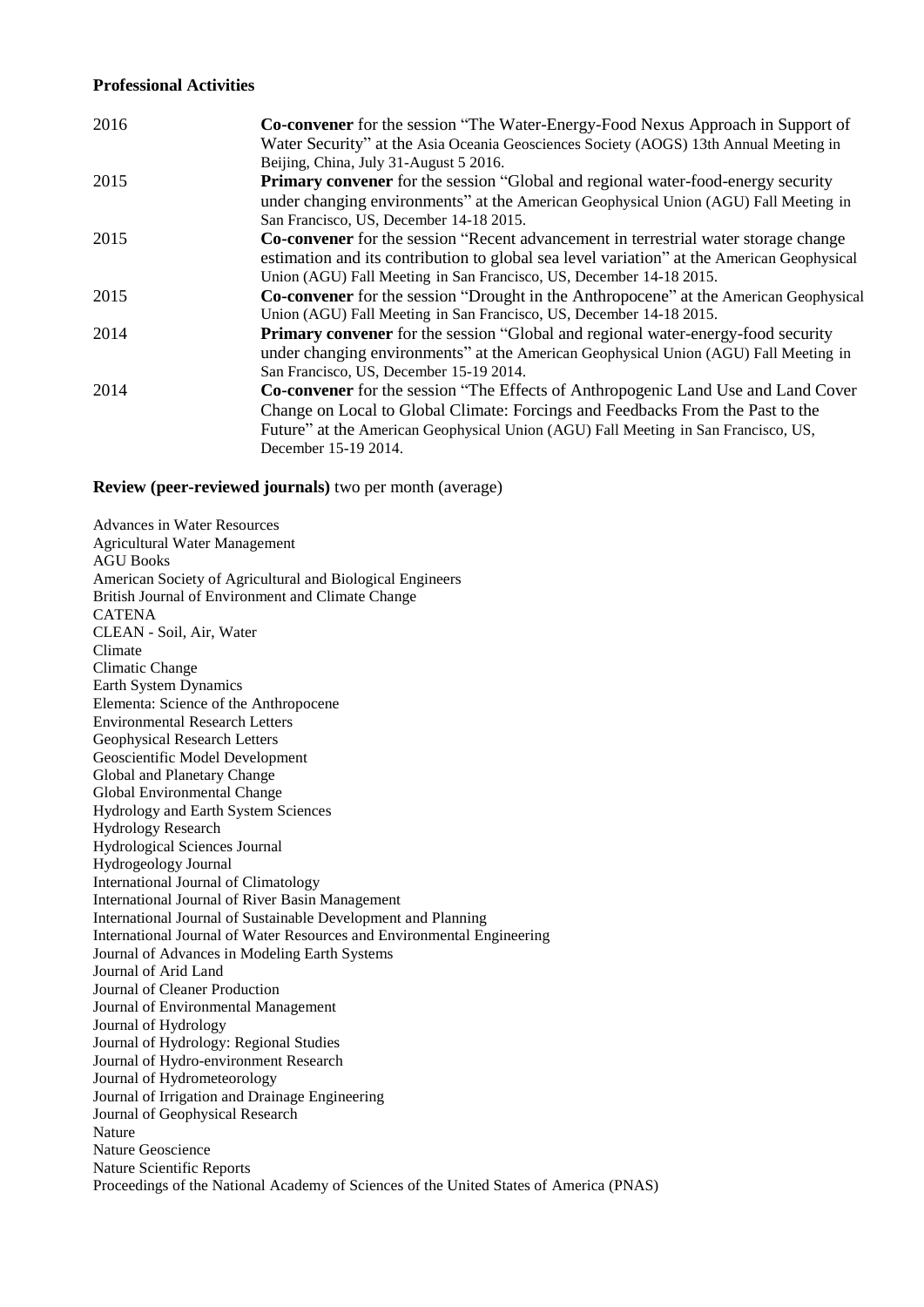PLOS ONE Regional Environmental Change Remote Sensing Applications: Society and Environment Remote Sensing of Environment Science Science of the Total Environment Stochastic Environmental Research and Risk Assessment Surveys in Geophysics Water Water Economics and Policy Water Resources Research Water Resources Management

#### **Review (research proposals)**

University of Leuven (KU Leuven), Belgium National Center for Science and Technology Evaluation, Ministry of Education and Science, Republic of Kazakhstan

### **Technical Skills**

Fortran 77, Fortran 90, PCRaster, Python, Borland Delphi/Object Pascal, ArcGIS, SPSS, PC-Ord, HYDRUS 1D/2D/3D, MODFLOW, Latex, Photoshop, Microsoft Office

#### **Language Skills**

Japanese (Native), English (Excellent), Dutch (Poor), Germany (Poor), Chinese (learning)

#### **Dissertations**

- **Wada, Y.** (2013), Human and climate impacts on global water resources, Utrecht Studies in Earth Sciences, vol. 50, *Doctoral Thesis*, Utrecht University, Utrecht, The Netherlands, ISBN 978-90-6266-346-0, p. 470, Available online at <http://igitur-archive.library.uu.nl/dissertations/2013-1105-200603/UUindex.html>
- **Wada, Y.** (2008), Water Stress over the Year: Quantitative Analysis of Seasonality and Severity on a Global Scale, *Master's Thesis*, Utrecht University, Utrecht, The Netherlands, p. 160, Available online at [http://igitur](http://igitur-archive.library.uu.nl/student-theses/2010-0308-200229/UUindex.html)[archive.library.uu.nl/student-theses/2010-0308-200229/UUindex.html.](http://igitur-archive.library.uu.nl/student-theses/2010-0308-200229/UUindex.html)
- **Wada, Y.** (2006), Social Analysis on Groundwater Management, *Master's Thesis*, The University of Tokyo, Tokyo, Japan, p. 180, Available online at [http://repository.dl.itc.u-tokyo.ac.jp/.](http://repository.dl.itc.u-tokyo.ac.jp/)
- **Wada, Y.** (2003), The Democracy Movement in the People's Republic of China, *Bachelor's Thesis*, Himeji Dokkyo University, Himeji, Japan, p. 80.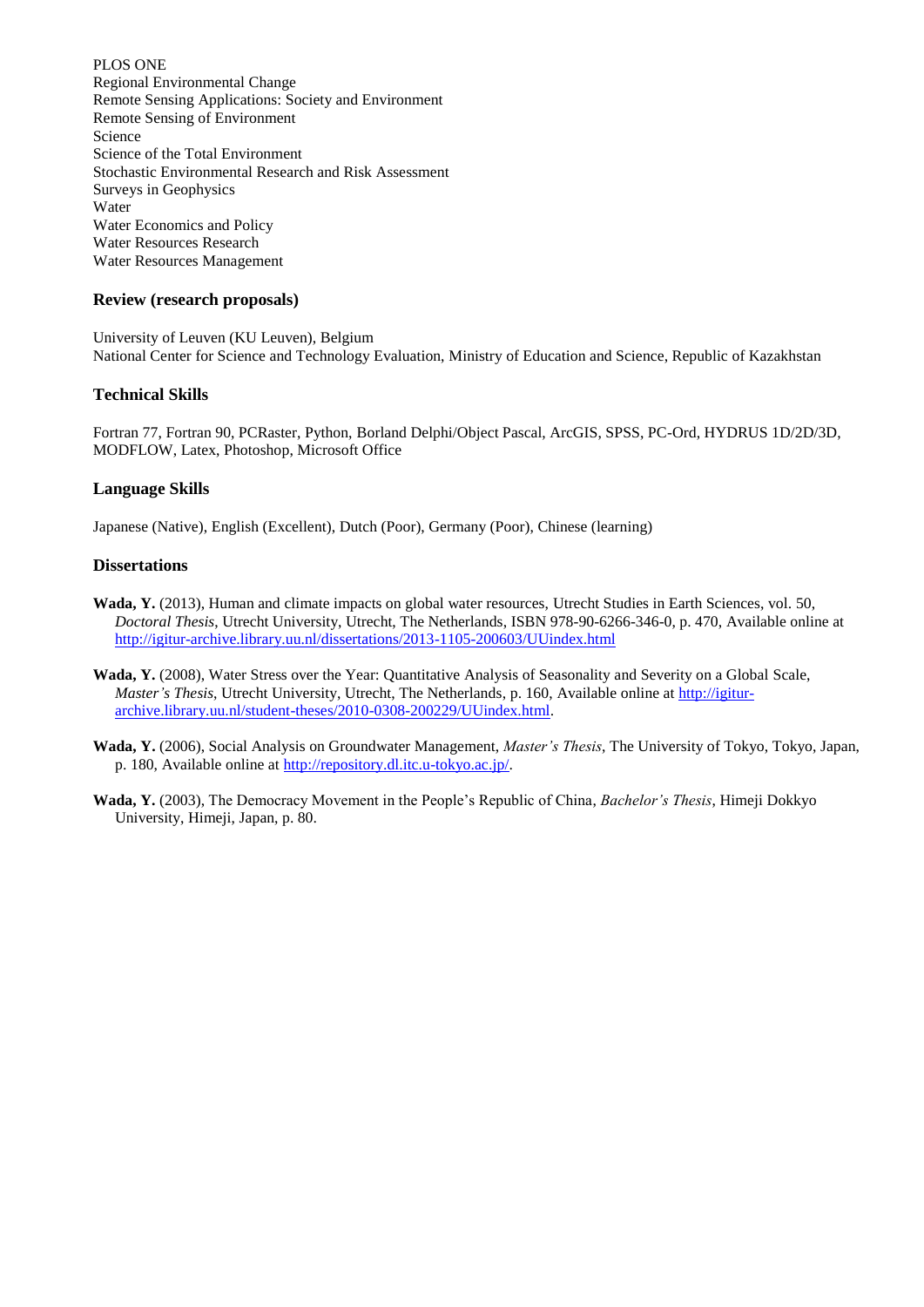#### **References**

#### **Prof. dr. ir. Marc F. P. Bierkens**

Professor of Hydrology at Department of Physical Geography, Utrecht University Chair of Earth Surface Hydrology Group Head of Department of Physical Geography Senior Scientist at Deltares, The Netherlands

P.O. Box 80.115 3508 TC Utrecht The Netherlands Phone: +31 (0)30 253 2777 Fax: +31 (0)30 253 1145 Email: [M.F.P.Bierkens@uu.nl](mailto:M.F.P.Bierkens@uu.nl)

#### **Prof. dr. James S. Famiglietti**

Professor of Earth System Science and of Civil and Environmental Engineering, The University of California, Irvine Senior Water Scientist at the NASA Jet Propulsion Laboratory at the California Institute of Technology The Founding Director of the UC Center for Hydrologic Modeling (UCCHM) at UC Irvine

UCCHM, 240K Rowland Hall University of California, Irvine Mail Code: 4690, Irvine, CA 92697 USA Phone: +1 (949) 824 9434 Fax: +1 (949) 824 3874 Email: [jfamigli@uci.edu](mailto:jfamigli@uci.edu)

#### **Prof. dr. Taikan Oki**

Professor of Hydrology, Institute of Industrial Science, The University of Tokyo

4-6-1 Komaba, Meguro-ku Tokyo 153-8505 Japan Phone: +81 (3) 5452 6382 Fax:  $+81$  (3) 5452 6383 Email: [Taikan@iis.u-tokyo.ac.jp](mailto:Taikan@iis.u-tokyo.ac.jp)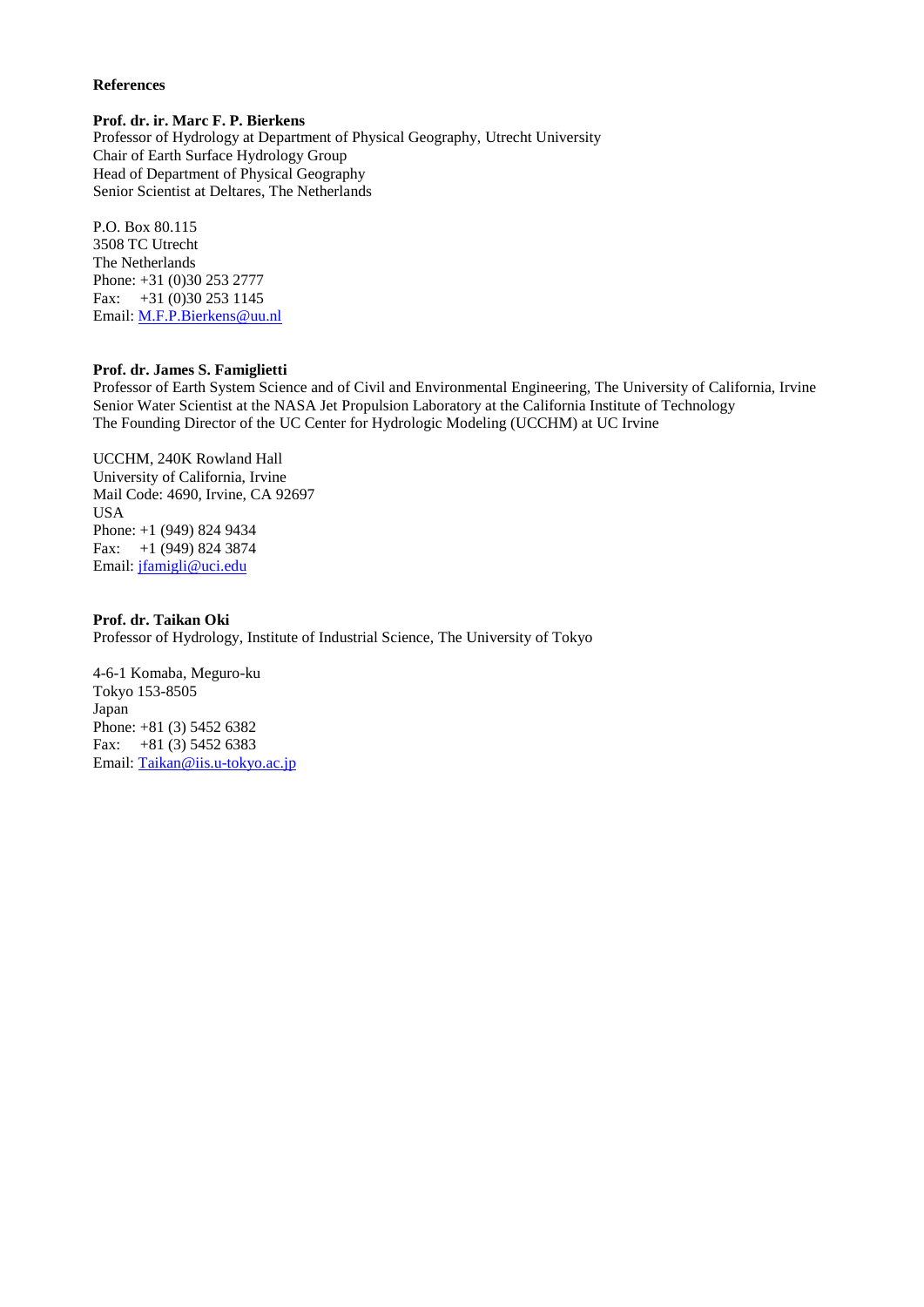**Publication Summary** 60 articles in peer-reviewed journals (including papers under review) 2 conference proceedings (peer-reviewed) 1 book chapter (peer-reviewed) 100 conference abstracts and 50 invited talks (AGU, EGU, IAHS) 2000 citations (Google Scholar), 1200 citations (Scopus, Web of Science) *h*-index 20 (Google Scholar), 18 (Scopus, Web of Science)

#### **Publications**

### **Articles in peer-reviewed journals**

- 60. Mehran, A., A. AghaKouchak, J. A. Vrugt, N. Nakhjiri, S. Grant, M. J. Stewardson, M. C. Peel, T. J. Phillips, **Y. Wada**, and J. K. Ravalico (2016), Human-Induced Water Stress Exacerbates Climate Impacts on Water Availability, *Sci. Rep.*, in preparation.
- 59. van Vliet, M. T. H., L.P.H. van Beek, S. Eisner, M. Flörke, **Y. Wada**, and M.F.P. Bierkens (2016), Multi-model assessment of global hydropower and cooling water discharge potential under climate change, *Global Environ. Change*, under review.
- 58. **Wada, Y.**, I. E. M. de Graaf, and L. P. H. van Beek (2016), High-resolution modeling of human and climate impacts on global water resources, *J. Adv. Model Earth Sy.*, under review.
- 57. Hattermann, F. F., V. Krysanova, S. Gosling, R. Dankers, P. Daggupati1, Ch. Donnelly, M. Flörke, Sh. Huang, Yu. Motovilov , Su Buda, T. Yang, C. Müller, G. Leng, Q. Tang, F.T. Portmann, S. Hagemann, D. Gerten, **Y. Wada**, Y. Masaki, T. Alemayehu, Y. Satoh, and L. Samaniego (2016), Cross-scale intercomparison of climate change impacts simulated by regional and global hydrological models in eleven large river basins, *Clim. Change*, under review.
- 56. Slangen, A. B. A., F. Adloff, S. Jevrejeva, P. W. Leclercq, B. Marzeion, **Y. Wada**, and R. Winkelmann (2016), Sea level projections at global and regional scales, *Surv. Geophys.*, under review, *Special Issue: ISSI Workshop on Global Sea Level Budget*.
- 55. Chambers, D. P., A. Cazenave, N. Champollion, H. Dieng, W. Llovel, R. Forsberg, K. von Schuckmann, and **Y. Wada** (2016), Evaluation of the Global Mean Sea Level Budget between 1993 and 2014, *Surv. Geophys.*, under review, *Special Issue: ISSI Workshop on Global Sea Level Budget*.
- 54. Hofste, R. W., W. G. M. Bastiaanssen, M. C. Anderson, W. P. Kustas, C. Hein, A. Seid, G. B. Senay, J. P. Verdin, A. I. J. M. van Dijk, J. P. Guerschman, D. G. Miralles, R. A. M. de Jeu, Z. Su, **Y. Wada**, M. Menenti, and A. M. J. Gerrits (2016), Comparative Analysis of Near-Operational Evapotranspiration Products for the Nile Basin Based on Earth Observations; First Steps Towards an Ensemble ET Product, *Remote Sens. Environ.*, under review.
- 53. **Wada, Y.**, and M. F. P. Bierkens (2016), Uncertainty of 21st century agricultural drought, *Nature Commun.*, under review.
- 52. Flörke, M., S. Eisner, N. Hanasaki, Y. Masaki, **Y. Wada**, M. F. P. Bierkens, and J. Alcamo (2016), Spatially robust estimates of severe water stress under changed climate and water use, *Nature Clim. Change*, resubmitted after revisions.
- 51. Wang, J., Y. Sheng, and **Y. Wada** (2016), What Drives Recent Lake Declines across China's Yangtze Plain?, *Nature Commun.*, resubmitted after revisions.
- 50. Nasta, P., J. B. Gates, and **Y. Wada** (2016), Impact of climate variability on spatio-temporal distribution of continentalscale potential groundwater recharge in Africa, *Hydrol. Process.*, resubmitted after revisions.
- 49. Bhanja, S. N., I. Velicogna, A. Mukherjee, M. Rodell, K. Pangaluru, **Y. Wada**, and J. S. Famiglietti (2016), Controls on changing decadal groundwater storage and availability trends over Indian Sub-Continent, *Nature Geosci.*, resubmitted after revisions.
- 48. **Wada, Y.**, M.-H. Lo, P. J.-F. Yeh, J. T. Reager, J. S. Famiglietti, R.-J. Wu, and Y.-H. Tseng (2016), Fate of water pumped from underground: overestimated contribution to sea level rise, *Nature Clim. Change*, resubmitted after revisions.
- 47. Pokhrel, Y., N. Hanasaki, **Y. Wada**, and H. Kim (2016), Human impacts on the terrestrial water cycle: incorporating irrigation, flow regulation, and groundwater pumping in Earth System Models, *WIREs Water*, in press.
- 46. Long, D., X. Chen, B. R. Scanlon, **Y. Wada**, Y. Hong, V. P. Singh, Y. Chen, C. Wang, Z. Han, and W. Yang (2016), Have GRACE satellites overestimated groundwater depletion in the Northwest India Aquifer?, *Sci. Rep.*, in press.
- 45. Veldkamp, T. I. E., **Y. Wada**, J. C. J. H. Aerts, and P. J. Ward (2016), Towards a global water scarcity risk assessment framework: incorporation of probability distributions and hydro-climate variability, *Environ. Res. Lett.*, 11, 024006, doi:10.1088/1748-9326/11/2/024006.
- 44. **Wada, Y.**, M. Flörke, N. Hanasaki, S. Eisner, G. Fischer, S. Tramberend, Y. Satoh, M. T. H. van Vliet, P. Yillia, C. Ringler, P. Burek, and D. Wiberg (2016), Modeling global water use for the 21st century: the Water Futures and Solutions (WFaS) initiative and its approaches, *Geosci. Model Dev.*, 9, 175-222, doi:10.5194/gmd-9-175-2016, 2016 (*Highlight articles*).
- 43. Munia, H., J. H. A. Guillaume, N. Mirumachi, M. Porkka, **Y. Wada**, and M. Kummu (2016), Water stress in global transboundary river basins: significance of upstream water use on downstream stress, *Environ. Res. Lett.*, 11, 014002, doi:10.1088/1748-9326/11/1/014002.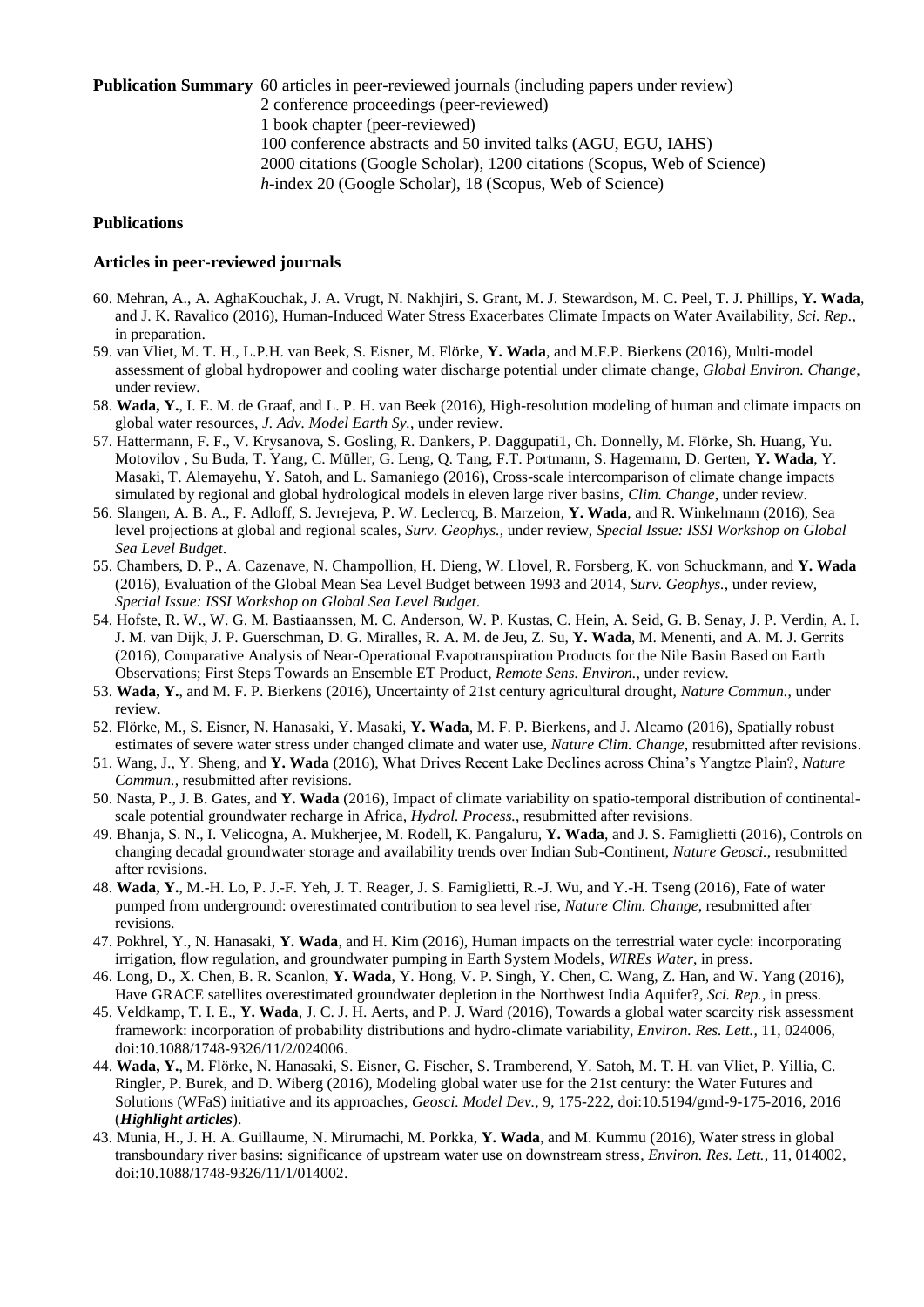- 42. Zhuo, L., M. M. Mekonnen, A. Y. Hoekstra, and **Y. Wada** (2016), Inter- and intra-annual variation of water footprint of crops and blue water scarcity in the Yellow River Basin (1961-2009), *Adv. Water Resour.*, 87, 29–41, doi:10.1016/j.advwatres.2015.11.002.
- 41. Wanders, N., and **Y. Wada** (2015), Decadal predictability of river discharge with climate oscillations over the 20th and early 21st century, *Geophys. Res. Lett.*, *42*, 10,689–10,695, doi:10.1002/2015GL066929.
- 40. Dieng, H. B., N. Champollion, A. Cazenave, **Y. Wada**, E. Schrama, and B. Meyssignac (2015), Total land water storage change over 2003-2013 estimated from a global mass budget approach, *Environ. Res. Lett.*, 10, 124010, doi:10.1088/1748-9326/10/12/124010.
- 39. Puma, M. J., S. Chon, and **Y. Wada** (2015), Exploring the potential impacts of historic volcanic eruptions on the contemporary global food system, *PAGES*, *23*, 66-67.
- 38. Otto, F. E. L., K. Haustein, P. Uhe, C. A. S. Coelho, J. A. Aravequia, W. Almeida, A. King, E. C. de Perez, **Y. Wada**, G. J. van Oldenborgh, R. Haarsma, M. van Aalst, and H. Cullen (2015), Factors other than climate change, main drivers of 2014/15 water shortage in Southeast Brazil, *Bull. Amer. Meteor. Soc.*, *96*, S35–S40, doi:10.1175/BAMS-EEE\_2014\_ch8.1, *Special Issue: Explaining Extreme Events of 2014 from a Climate Perspective*.
- 37. **Wada, Y.** (2015), Modelling groundwater depletion at regional and global scales: Present state and future prospects, *Surv. Geophys.*, doi:10.1007/s10712-015-9347-x, *Special Issue: ISSI Workshop on Remote Sensing and Water Resources*.
- 36. Döll, P., H. Douville, A. Güntner, H. Müller Schmied, and **Y. Wada** (2015), Modelling freshwater resources at the global scale: Challenges and prospects, *Surv. Geophys.*, doi:10.1007/s10712-015-9343-1, *Special Issue: ISSI Workshop on Remote Sensing and Water Resources*.
- 35. Veldkamp, T. I. E., S. Eisner, **Y. Wada**, J. C. J. H. Aerts, and P. J. Ward (2015), Sensitivity of water scarcity events to ENSO-driven climate variability at the global scale, *Hydrol. Earth Syst. Sci.*, *19*, 4081-4098, doi:10.5194/hess-19-4081- 2015, *Special Issue: HYPER Droughts (HYdrological Precipitation – Evaporation – Runoff Droughts)*.
- 34. Long, D., Y. Yang, **Y. Wada**, Y. Hong, W. Liang, Y. Chen, B. Yong, A. Hou, J. Wei, and L. Chen (2015), Deriving scaling factors using a global hydrological model to restore GRACE total water storage changes for China's Yangtze River Basin, *Remote Sens. Environ.*, *168*, 177–193, doi:10.1016/j.rse.2015.07.003.
- 33. Hartmann, A., T. Gleeson, R. Rosolem, F. Pianosi, **Y. Wada**, and T. Wagener (2015), A large-scale simulation model to assess karstic groundwater recharge over Europe and the Mediterranean, *Geosci. Model Dev.*, *8*, 1729-1746, doi:10.5194/gmd-8-1729-2015 (*EGU Highlighted Paper*).
- 32. Wanders, N., and **Y. Wada** (2015), Human and climate impacts on the 21st century hydrological drought, *J. Hydrol.*, 526, 208-220, doi:10.1016/j.jhydrol.2014.10.047, *Special Issue: Drought processes, modeling, and mitigation*.
- 31. Veldkamp, T. I. E., **Y. Wada**, H. de Moel, M. Kummu, S. Eisner, J. C. J. H. Aerts, and P. J. Ward (2015), Changing mechanism of global water scarcity events: impacts of socioeconomic changes and inter-annual hydro-climatic variability, *Global Environ. Change*, *32*, 18-29, doi:10.1016/j.gloenvcha.2015.02.011.
- 30. Wanders, N., **Y. Wada**, and H. A. J. van Lanen (2015), Global hydrological droughts in the 21st century under a changing hydrological regime, *Earth Syst. Dynam.*, *6*, 1-15, doi:10.5194/esd-6-1-2015, *Special Issue: Intersectoral Impact Model Intercomparison Project (ISI-MIP)*.
- 29. Jasechko, S., S. J. Birks, T. Gleeson, Y. Wada, P. J. Fawcett, Z. D. Sharp, J. J. McDonnell, and J. M. Welker (2014), The pronounced seasonality of global groundwater recharge, *Water Resour. Res.*, *50*, 8845–8867, doi:10.1002/2014WR015809.
- 28. **Wada, Y.**, and M. F. P. Bierkens (2014), Sustainability of global water use: past reconstruction and future projections, *Environ. Res. Lett.*, *9*, 104003, doi:10.1088/1748-9326/9/10/104003.
- 27. **Wada, Y.**, T. Gleeson, and L. Esnault (2014), Wedge approach to water stress, *Nature Geosci.*, *7*, 615–617, doi:10.1038/ngeo2241.
- 26. Van Dijk, A. I. J. M., L. J. Renzullo, **Y. Wada**, and P. Tregoning (2014), A global water cycle reanalysis (2003–2012) merging satellite gravimetry and altimetry observations with a hydrological multi-model ensemble, *Hydrol. Earth Syst. Sci.*, *18*, 2955-2973, doi:10.5194/hess-18-2955-2014.
- 25. Slangen, A. B. A., R. S. W. van de Wal, **Y. Wada**, and L. L. A. Vermeersen (2014), Comparing tide gauge observations to regional patterns of sea-level change (1961–2003), *Earth Syst. Dynam.*, *5*, 243-255, doi:10.5194/esd-5-243-2014.
- 24. Esnault, L., T. Gleeson, **Y. Wada**, J. Heinke, D. Gerten, E. Flanary, M. F. P. Bierkens, and L. P. H. van Beek (2014), Linking groundwater use and stress to specific crops using the groundwater footprint in the Central Valley and High Plains aquifer systems, U.S., *Water Resour. Res.*, *50*, 4953-4973, doi:10.1002/2013WR014792.
- 23. Gain, A. K. and **Y. Wada** (2014), Assessment of future water scarcity at different spatial and temporal scales of the Brahmaputra River Basin, *Water Resour. Manage.*, 28, 999-1012, doi:10.1007/s11269-014-0530-5.
- 22. **Wada, Y.**, D. Wisser, and M. F. P. Bierkens (2014), Global modeling of withdrawal, allocation and consumptive use of surface water and groundwater resources, *Earth Syst. Dynam.*, *5*, 15-40, doi:10.5194/esd-5-15-2014.
- 21. De Graaf, I. E. M., L. P. H. van Beek, **Y. Wada**, and M. F. P. Bierkens (2014), Dynamic attribution of global water demand to surface water and groundwater resources: Effects of abstractions and return flows on river discharges, *Adv. Water Resour.*, 64, 21-33, doi:10.1016/j.advwatres.2013.12.002.
- 20. Prudhomme, C., I. Giuntoli, E.L. Robinson, D.B. Clark, N. W. Arnell, R. Dankers, B. Fekete, W. Franssen, D. Gerten, S. N. Gosling, S. Hagemann, D. M. Hannah, H. Kim, Y. Masaki, Y. Satoh, T. Stacke, **Y. Wada**, and D. Wisser (2014), Drought in the 21st century: a multi-model ensemble experiment to assess global change, quantify uncertainty and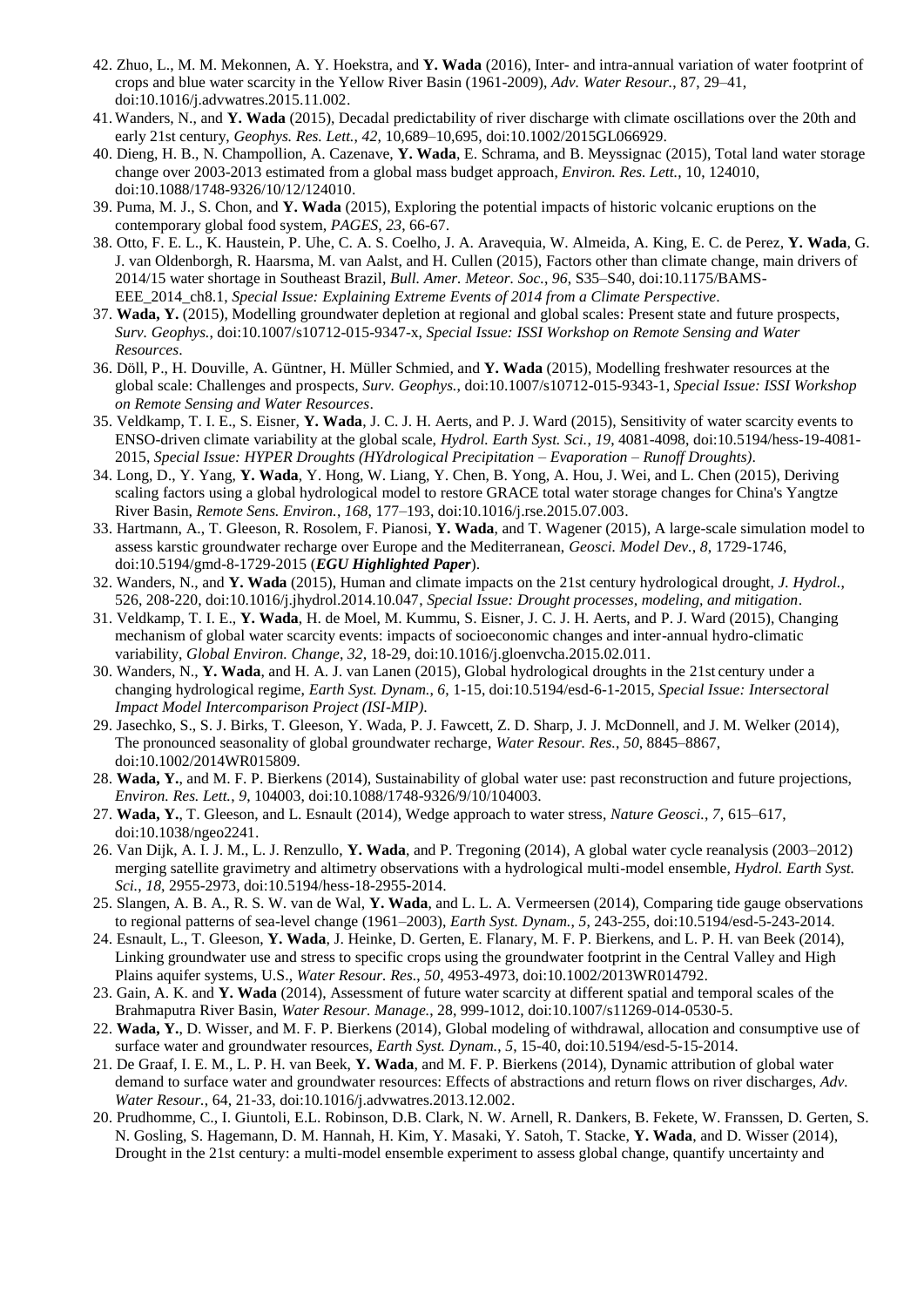identify 'hotspots', change, *Proc. Natl. Acad. Sci. USA*, 111(9), 3262–3267, doi:10.1073/pnas.1222473110, *Global Climate Impacts: A Cross-Sector, Multi-Model Assessment Special Feature*.

- 19. Dankers, R., N. W. Arnell, D. B. Clark, P. D. Falloon, B. M. Fekete, S. N. Gosling, J. Heinke, H. Kim, Y. Masaki, Y. Satoh, T. Stacke, **Y. Wada**, and D. Wisser (2014), First look at changes in flood hazard in the Inter-Sectoral Impact Model Intercomparison Project ensemble, *Proc. Natl. Acad. Sci. USA*, 111(9), 3257–3261, doi:10.1073/pnas.1302078110, *Global Climate Impacts: A Cross-Sector, Multi-Model Assessment Special Feature*.
- 18. Haddeland, I., J. Heinke, H. Biemans, S. Eisner, M. Flörke, N. Hanasaki, M. Konzmann, F. Ludwig, Y. Masaki, J. Schewe, T. Stacke, Z. Tessler, **Y. Wada**, and D. Wisser (2014), Global water resources affected by human interventions and climate change, *Proc. Natl. Acad. Sci. USA*, 111(9), 3251–3256, doi:10.1073/pnas.1302078110, *Global Climate Impacts: A Cross-Sector, Multi-Model Assessment Special Feature*.
- 17. Schewe, J., J. Heinke, D. Gerten, I. Haddeland, N.W. Arnell, D.B. Clark, R. Dankers, S. Eisner, B. Fekete, F. J. Colón-González, S. N. Gosling, H. Kim, X. Liu, Y. Masaki, F. T. Portmann, Y. Satoh, T. Stacke, Q. Tang, **Y. Wada**, D. Wisser, T. Albrecht, K. Frieler, F. Piontek, L. Warszawski, and P. Kabat (2014), Multi-model assessment of water scarcity under climate change, *Proc. Natl. Acad. Sci. USA*, 111(9), 3245–3250, doi:10.1073/pnas.1222460110, *Global Climate Impacts: A Cross-Sector, Multi-Model Assessment Special Feature*.
- 16. Elliott, J., D. Deryng, C. Müller, K. Frieler, M. Konzmann, D. Gerten, M. Glotter, M. Flörke, **Y. Wada**, S. Eisner, C. Folberth, I. Foster, S.N. Gosling, I. Haddeland, N. Khabarov, F. Ludwig, Y. Masaki, S. Olin, C. Rosenzweig, A.C. Ruane, Y. Satoh, E. Schmid, T. Stacke, Q. Tang, and D. Wisser (2014), Constraints and potentials of future irrigation water availability on agricultural production under climate change, *Proc. Natl. Acad. Sci. USA*, 111(9), 3239–3244, doi:10.1073/pnas.1222474110, *Global Climate Impacts: A Cross-Sector, Multi-Model Assessment Special Feature*.
- 15. Davie, J. C. S., P. D. Falloon, R. Kahana, R. Dankers, R. Betts, F.T. Portmann, D. Wisser, D. B. Clark, A. Itoh, Y. Masaki, K. Nishina, B. Fekete, Z. Tessler, **Y. Wada**, X. Liu, Q. Tang, S. Hagemann, T. Stacke, R. Pavlick, S. Schaphoff, S. N. Gosling, W. Franssen, and N. Arnell (2013), Comparing projections of future changes in runoff from hydrological and biome models in ISI-MIP, *Earth Syst. Dynam.*, *4*, 359-374, doi:10.5194/esd-4-359-2013, *Special Issue: Intersectoral Impact Model Intercomparison Project (ISI-MIP)*.
- 14. Wang, J., Y. Sheng, C. J. Gleason, and **Y. Wada** (2013), Downstream Yangtze River Levels Impacted by Three Gorges Dam, *Environ. Res. Lett.*, *8*, 044012, doi:10.1088/1748-9326/8/4/044012.
- 13. Gleeson, T., and **Y. Wada** (2013), Assessing regional groundwater stress for nations using multiple data sources with the groundwater footprint, *Environ. Res. Lett.*, *8*, 044010, doi:10.1088/1748-9326/8/4/044010.
- 12. **Wada, Y.**, L. P. H. van Beek, N. Wanders, and M. F. P. Bierkens (2013), Human water consumption intensifies hydrological drought worldwide, *Environ. Res. Lett.*, *8*, 034036, doi:10.1088/1748-9326/8/3/034036.
- 11. **Wada, Y.**, D. Wisser, S. Eisner, M. Flörke, D. Gerten, I. Haddeland, N. Hanasaki, Y. Masaki, F.T. Portmann, T. Stacke, Z. Tessler, and J. Schewe (2013), Multimodel projections and uncertainties of irrigation water demand under climate change, *Geophys. Res. Lett.*, *40*, 4626–4632, doi:10.1002/grl.50686.
- 10. **Wada, Y.**, and L. Heinrich (2013), Assessment of transboundary aquifers of the world—vulnerability arising from human water use, *Environ. Res. Lett.*, *8*, 024003, doi:10.1088/1748-9326/8/2/024003.
- 9. Taylor, R. G., B. Scanlon, P. Döll, M. Rodell, R. van Beek, **Y. Wada**, L. Longuevergne, M. LeBlanc, J. S. Famiglietti, M. Edmunds, L. Konikow, T. R. Green, J. Chen, M. Taniguchi, M. F. P. Bierkens, A. MacDonald, Y. Fan, R. M. Maxwell, Y. Yechieli, J. J. Gurdak, D. M. Allen, M. Shamsudduha, K. Hiscock, P. J.-F. Yeh, I, Holman and H. Treidel (2013), Groundwater and climate change, *Nature Clim. Change*, *3*, 322-329, doi:10.1038/nclimate1744.
- 8. Gregory, J. M., N. J. White, J. A. Church, M. F. P. Bierkens, J. E. Box, M. R. van den Broeke, J. G. Cogley, X. Fettweis, E. Hanna, P. Huybrechts, L. F. Konikow, P. W. Leclercq, B. Marzeion, J. Oerlemans, M. E. Tamisiea, **Y. Wada**, L. M.Wake, and R. S. W. van de Wal (2013), Twentieth-Century Global-Mean Sea Level Rise: Is the Whole Greater than the Sum of the Parts?. *J. Climate*, *26*, 4476–4499, doi:10.1175/JCLI-D-12-00319.1.
- 7. Gleeson, T., **Y. Wada**, M. F. P. Bierkens, and L. P. H. van Beek (2012), Water balance of global aquifers revealed by groundwater footprint, *Nature*, *488*, 197–200, doi:10.1038/nature11295.
- 6. **Wada, Y.**, L. P. H. van Beek, F. C. Sperna Weiland, B. F. Chao, Y.-H. Wu, and M. F. P. Bierkens (2012), Past and future contribution of global groundwater depletion to sea-level rise, *Geophys. Res. Lett.*, *39*, L09402, doi:10.1029/2012GL051230 (*Editor's Highlight*).
- 5. **Wada, Y.**, L. P. H. van Beek, and M. F. P. Bierkens (2012), Nonsustainable groundwater sustaining irrigation: A global assessment, *Water Resour. Res.*, *48*, W00L06, doi:10.1029/2011WR010562, *Special Issue: Toward Sustainable Groundwater in Agriculture* (*Editor's Highlight/Featured Article*).
- 4. **Wada, Y.**, L. P. H. van Beek, and M. F. P. Bierkens (2011), Modelling global water stress of the recent past: on the relative importance of trends in water demand and climate variability, *Hydrol. Earth Syst. Sci.*, *15*, 3785-3808, doi:10.5194/hess-15-3785-2011.
- 3. **Wada, Y.**, L. P. H. van Beek, D. Viviroli, H. H. Dürr, R. Weingartner, and M. F. P. Bierkens (2011), Global monthly water stress: 2. Water demand and severity of water stress, *Water Resour. Res.*, *47*, W07518, doi:10.1029/2010WR009792.
- 2. Van Beek, L. P. H., **Y. Wada**, and M. F. P. Bierkens (2011), Global monthly water stress: 1. Water balance and water availability, *Water Resour. Res.*, *47*, W07517, doi:10.1029/2010WR009791.
- 1. **Wada, Y.**, L. P. H. van Beek, C. M. van Kempen, J. W. T. M. Reckman, S. Vasak, and M. F. P. Bierkens (2010), Global depletion of groundwater resources, *Geophys. Res. Lett.*, *37*, L20402, doi:10.1029/2010GL044571 (*Editor's Highlight*).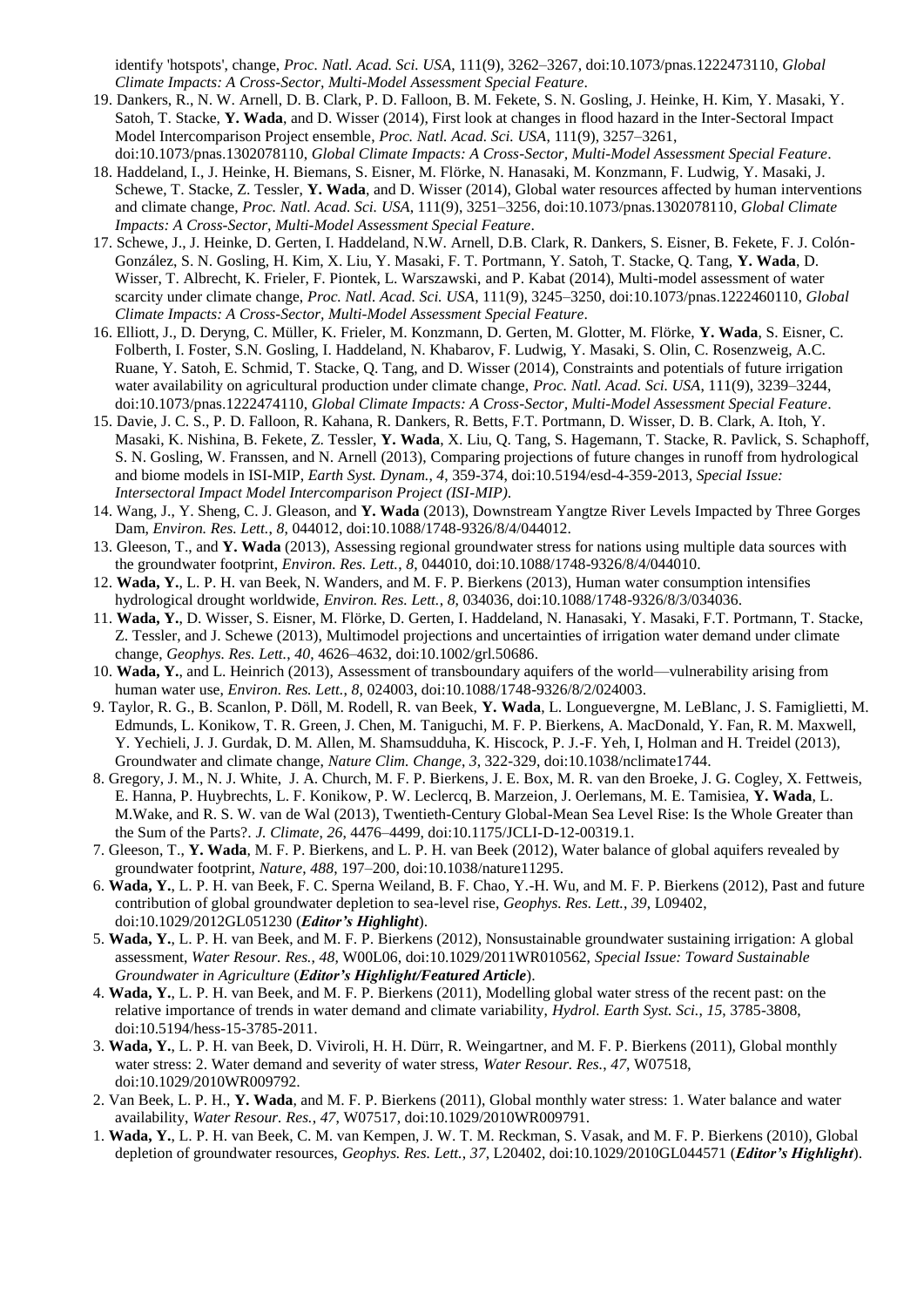#### **Book chapters (peer-reviewed)**

**Wada, Y.** (2015), Impacts of groundwater pumping on regional and global water resources. Chapter XX. In Terrestrial Water Cycle and Climate Change: Natural and Human-Induced Impacts, by Q. Tang (ed.), American Geophysical Union (AGU), Washington, D. C., USA, p 400, ISBN XXX-X-XXXX-XXXX-X, in press.

### **Conference proceedings (peer-reviewed)**

- 2. Flörke, M., S. Eisner, N. Hanasaki, Y. Masaki, **Y. Wada**, and M. Bierkens (2013), A multi-model ensemble for identifying future water-scarcity hotspots. In: Impacts World 2013: International Conference on Climate Change Effects, 27-30 May 2013, Potsdam, Germany. pp1-8.
- 1. Huq, M. R., P. M. G. Apers, **Y. Wada**, L. P. H. van Beek, and A. Wombacher (2012), From Scripts Towards Provenance Inference. In: IEEE 8th International Conference on eScience, 8-12 Oct 2012, Chicago, USA. pp. 1-8. IEEE Computer Society, ISBN 978-1-4673-4467-8.

## **Conference abstracts and Invited Talks**

- Dieng, H., N. Champollion, A. Cazenave, **Y. Wada**, E. Schrama, and B. Meyssignac (2016), Total land water storage change over 2003-2013 estimated from a global mass budget approach, ESA Living Planet Symposium 2016 in Prague, Czech Republic, May 9-13 2016, Abstract 497.
- Hattermann, F. F., V. Krysanova, S. Gosling, R. Dankers, P. Daggupati1, Ch. Donnelly, M. Flörke, Sh. Huang, Yu. Motovilov , Su Buda, T. Yang, C. Müller, G. Leng, Q. Tang, F.T. Portmann, S. Hagemann, D. Gerten, **Y. Wada**, Y. Masaki, T. Alemayehu, Y. Satoh, and L. Samaniego (2016), Cross-scale intercomparison of climate change impacts simulated by regional and global hydrological models in eleven large river basins, 2016 European Geophysical Union (EGU) General Assembly in Vienna, Austria, April 17–April 22 2016, *Geophy. Res. Abstr.*, 18, EGU2016-17000.
- Satoh, Y., P. Burek, **Y. Wada**, M. Flörke, S. Eisner, N. Hanasaki, M. T. Kahil, S. Tramberend, G. Fischer, and D. Wiberg (2016), Asian water futures - Multi scenarios, models and criteria assessment, 2016 European Geophysical Union (EGU) General Assembly in Vienna, Austria, April 17–April 22 2016, *Geophy. Res. Abstr.*, 18, EGU2016-16888.
- Burek, P., Y. Satoh, **Y. Wada**, M. Flörke, S. Eisner, N. Hanasaki, and D. Wiberg (2016), Looking at the spatial and temporal distribution of global water availability and demand, 2016 European Geophysical Union (EGU) General Assembly in Vienna, Austria, April 17–April 22 2016, *Geophy. Res. Abstr.*, 18, EGU2016-16663.
- Hartmann, A., T. Gleeson, **Y. Wada**, and T. Wagener (2016), Transit time distributions to assess present and future contamination risk of karst aquifers over Europe and the Mediterranean, 2016 European Geophysical Union (EGU) General Assembly in Vienna, Austria, April 17–April 22 2016, *Geophy. Res. Abstr.*, 18, EGU2016-8701.
- Veldkamp, T., **Y. Wada**, J. C. J. H. Aerts, and P. J. Ward (2016), Towards a global water scarcity risk assessment framework: using scenarios and risk distributions, 2016 European Geophysical Union (EGU) General Assembly in Vienna, Austria, April 17–April 22 2016, *Geophy. Res. Abstr.*, 18, EGU2016-8307.
- Dieng, H. B., N. Champollion, A. Cazenave, **Y. Wada**, E. Schrama, and B. Meyssignac (2016), Total land water storage change over 2003-2013 estimated from a global mass budget approach, 2016 European Geophysical Union (EGU) General Assembly in Vienna, Austria, April 17–April 22 2016, *Geophy. Res. Abstr.*, 18, EGU2016-7929.
- Dalin, C., M. J. Puma, T. Kastner, and **Y. Wada** (2016), Food supply reliance on groundwater, 2016 European Geophysical Union (EGU) General Assembly in Vienna, Austria, April 17–April 22 2016, *Geophy. Res. Abstr.*, 18, EGU2016-4178.
- Bierkens, M. F. P., J. Bosmans, I. E. M. de Graaf, E. Sutanudjaja, O. Schmitz, **Y. Wada**, and L. P. H. van Beek (2015), A century-long simulation of terrestrial water storage change and its contribution to global sea-level, 2016 European Geophysical Union (EGU) General Assembly in Vienna, Austria, April 17–April 22 2016, *Geophy. Res. Abstr.*, 18, EGU2016-3003.
- Veldkamp, T., **Y. Wada**, J. C. J. H. Aerts, and P. J. Ward (2016), Impacts of land use and land cover change on water resources and water scarcity in the 20th century: a multi-model multi-forcing analysis, 2016 European Geophysical Union (EGU) General Assembly in Vienna, Austria, April 17–April 22 2016, *Geophy. Res. Abstr.*, 18, EGU2016-183.
- Dalin, C., M. Puma, and **Y. Wada** (2016), Who is eating up the world's aquifers?, The Final EURO-AGRIWAT Conference Water Footprint of agricultural products: progress, challenges and solutions in Wageningen, The Netherlands, March 7- 9 2016, Abstract.
- Luan, Y., G. Fischer, L. Sun, **Y. Wada**, and P. Shi (2015), The food production and consumption balance in sub-Saharan Africa under different SSPs, from 2010 to 2050, 2015 American Geophysical Union (AGU) Fall Meeting in San Francisco, US, December 14-18 2015, Abstract GC13H-1251.
- Bhanja, S. N., A. Mukherjee, **Y. Wada**, B. R Scanlon, R. G Taylor, M. Rodell, and P. Malakar (2015), Present-day groundwater recharge estimation in parts of the Indian Sub-Continent, 2015 American Geophysical Union (AGU) Fall Meeting in San Francisco, US, December 14-18 2015, Abstract GC33C-1292.
- Gain, A. K., **Y. Wada**, and C. Giupponi (2015), Assessment of global water security: moving beyond water scarcity assessment, 2015 American Geophysical Union (AGU) Fall Meeting in San Francisco, US, December 14-18 2015, Abstract GC31H-04.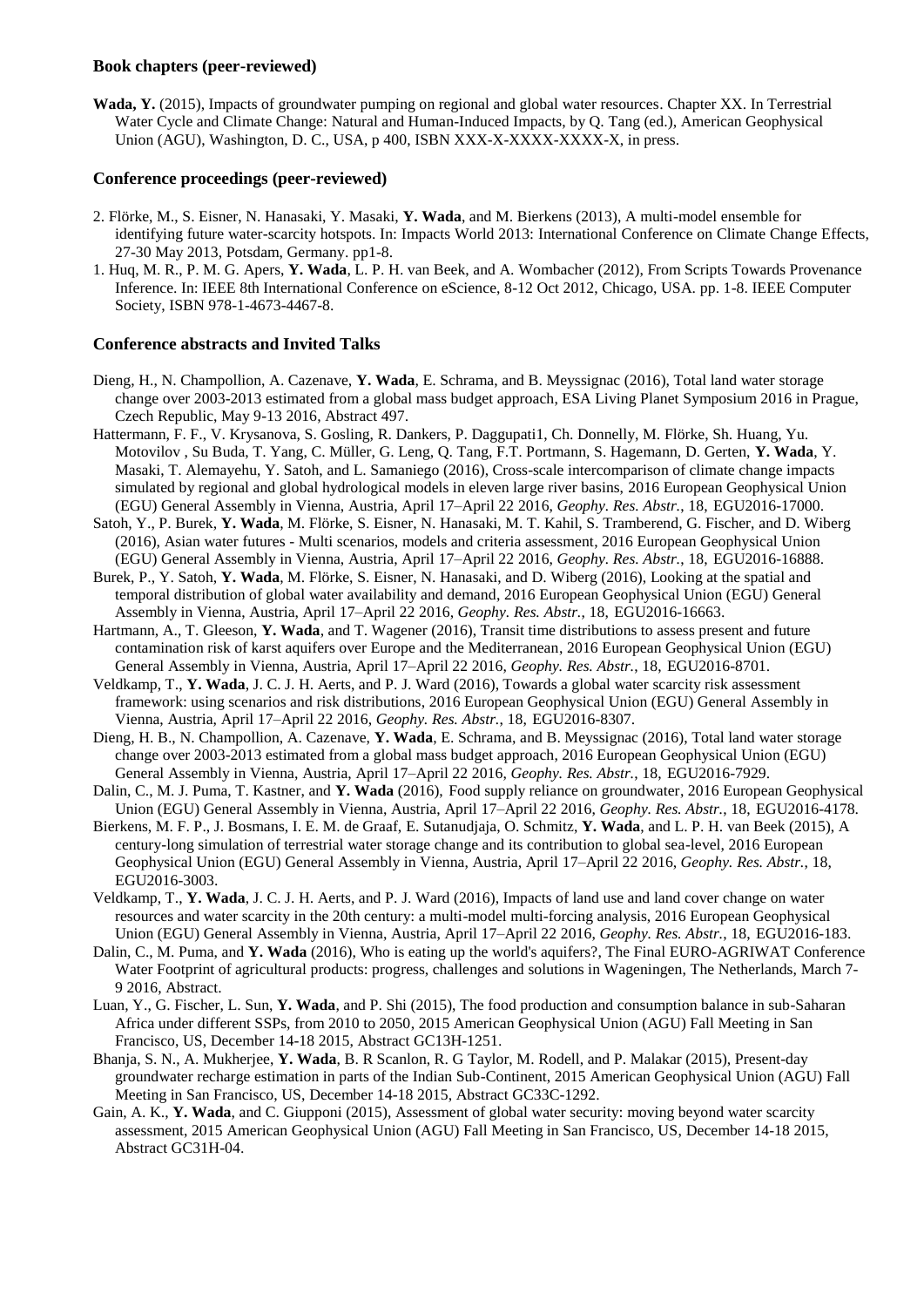- Graaf, I., R. Van Beek, E. Sutanudjaja, **Y. Wada**, and M. F. P. Bierkens (2015), Limits to Global Groundwater Consumption, 2015 American Geophysical Union (AGU) Fall Meeting in San Francisco, US, December 14-18 2015, Abstract #64223.
- Hartmann, A., T. Gleeson, T. Wagener, and **Y. Wada** (2015), Enhanced recharge rates and a greater sensitivity to climate variations in regions with heterogeneous subsurface, 2015 American Geophysical Union (AGU) Fall Meeting in San Francisco, US, December 14-18 2015, Abstract 74644.
- Dieng, H., N. Champollion, A. Cazenave, **Y. Wada**, E. Schrama, S. Seneviratne, and B. Meyssignac (2015), Total land water storage change over 2003-2013 estimated from a global mass budget approach, 2015 American Geophysical Union (AGU) Fall Meeting in San Francisco, US, December 14-18 2015, Abstract 62517.
- Bierkens, M. F. P., J. Bosmans, I. E. M. de Graaf, E. Sutanudjaja, O. Schmitz, **Y. Wada**, and L. P. H. van Beek (2015), A century-long simulation of terrestrial water storage change and its contribution to global sea-level, 2015 American Geophysical Union (AGU) Fall Meeting in San Francisco, US, December 14-18 2015, Abstract G52A-08.
- Bierkens, M. F. P., and **Y. Wada**, Development of human impact modeling in global hydrology, 2015 American Geophysical Union (AGU) Fall Meeting in San Francisco, US, December 14-18 2015, Abstract H13R-01.
- **Wada, Y.** (2015), Sustainability of global water use: An integrated water resources modeling framework to assess surface water and groundwater overuse, Institute for Bio- and Geosciences, Agrosphere (IBG-3), Research Centre Jülich Meteorological Institute, The University of Bonn, Germany, November 25 2015, The University of Bonn (Invited).
- **Wada, Y.** (2015), Reducing water scarcity possible by 2050: Linking global assessments to policy dimensions, The Conference Systems Analysis 2015 in Laxenburg, Austria, November 11-13 2015, The International Institute for Applied Systems Analysis (IIASA) (Invited).
- Sutanudjaja, E., R. van Beek, I. de Graaf, **Y. Wada**, and M. F. P. Bierkens (2015), Modelling Global Water Resources With PCR-GLOBWB 2.0, The World Resources Institute Aqueduct Alliance Meeting in Washington, D. C., District of Columbia, USA, October 20-21 2015, The World Resources Institute and General Motors Company (Invited).
- Villholth, K., A. Sood, N. Liyanage, T. Zhu, and **Y. Wada** (2015), The Role of Depleting Groundwater in Global Food Production, ICID2015 in Montpellier, France, October 11–October 16 2015, Abstract 65540.
- **Wada, Y.** (2015), Reducing water scarcity possible by 2050: Linking global assessments to policy dimensions, Panel contribution to the Population-Environment Research Network Cyberseminar on Water and Population Dynamics in New York, USA, October 5-16 2015, The Population Environment Research Network (PERN), a panel of The International Union for the Scientific Study of Population (IUSSP), The Center for International Earth Science Information Network (CIESIN) of Columbia University (Invited).
- **Wada, Y.** (2015), Sustainability of global water use: An integrated water resources modeling framework to assess surface water and groundwater overuse, NASA Jet Propulsion Laboratory in Pasadena, CA, USA, September 1-4 2015, NASA Jet Propulsion Laboratory (Invited).
- **Wada, Y.** (2015), Sustainability of global water use: An integrated water resources modeling framework to assess surface water and groundwater overuse, America's Water Webinar Series at Columbia Water Center, Earth Institute, Columbia University in New York, USA, August 25 2015, Columbia University and Consortium of Universities for the Advancement of Hydrological Science (CUAHSI) (Invited).
- Zaherpour, J., S. N. Gosling, N. J. Mount, R. Dankers, Y. Masaki, I. Haddeland, T. Stacke, J. Heinke, S. Eisner, M. Flörke, B. M. Fekete, **Y. Wada**, L. Warszawski, J. Schewe, K. Frieler, F. Piontek, and V. Huber (2015), Better Representation of Climate Change Impacts from Multi-model Ensembles, The International Scientific Conference "Our Common Future under Climate Change" in Paris, France, July 7-10 2015, The United Nations Educational, Scientific and Cultural Organization (UNESCO).
- Satoh, Y., **Y. Wada**, M. Flörke, G. Fischer, S. Tramberend, N. Hanasaki, M. Vliet, P. Yilla, S. Eisner, and D. Wiberg (2015), Inter-model comparison of industrial and domestic water demand under consistent future socioeconomic scenarios, HW06 Socio-Hydrology: The Dynamic Interplay between Water and Human Systems, The 26th General Assembly of the International Union of Geodesy and Geophysics (IUGG) in Prague, Czech Republic, 22 June-2 July 2015, IUGG.
- **Wada, Y.** (2015), Detecting human impacts on global water resources, Seminar Talk at Department of Civil and Environmental Engineering, Princeton University in Princeton, NJ, USA, June 8 2015, Princeton University (Invited).
- **Wada, Y.** (2015), Sustainability of global water use: An integrated water resources modeling framework to assess surface water and groundwater overuse, Seminar Talk at Department of Civil Engineering, City College of New York in New York, USA, May 14 2015, City College of New York (Invited).
- Hartmann, A., T. Gleeson, T. Wagener, and **Y. Wada** (2015), Effects of subsurface heterogeneity on large-scale hydrological predictions, 2015 European Geophysical Union (EGU) General Assembly in Vienna, Austria, April 12– April 17 2015, *Geophy. Res. Abstr.*, 17, EGU2015-13952.
- Veldkamp, T. I. E., **Y. Wada**, J. C. J. H. Aerts, and P. J. Ward (2015), Using probabilistic methods in water scarcity assessments: A first step towards a water scarcity risk assessment framework, 2015 European Geophysical Union (EGU) General Assembly in Vienna, Austria, April 12–April 17 2015, *Geophy. Res. Abstr.*, 17, EGU2015-6208.
- Veldkamp, T. I. E., **Y. Wada**, M. Kummu, J. C. J. H. Aerts, and P. J. Ward (2015), The inequality of water scarcity events: who is actually being affected?, 2015 European Geophysical Union (EGU) General Assembly in Vienna, Austria, April 12–April 17 2015, *Geophy. Res. Abstr.*, 17, EGU2015-6176.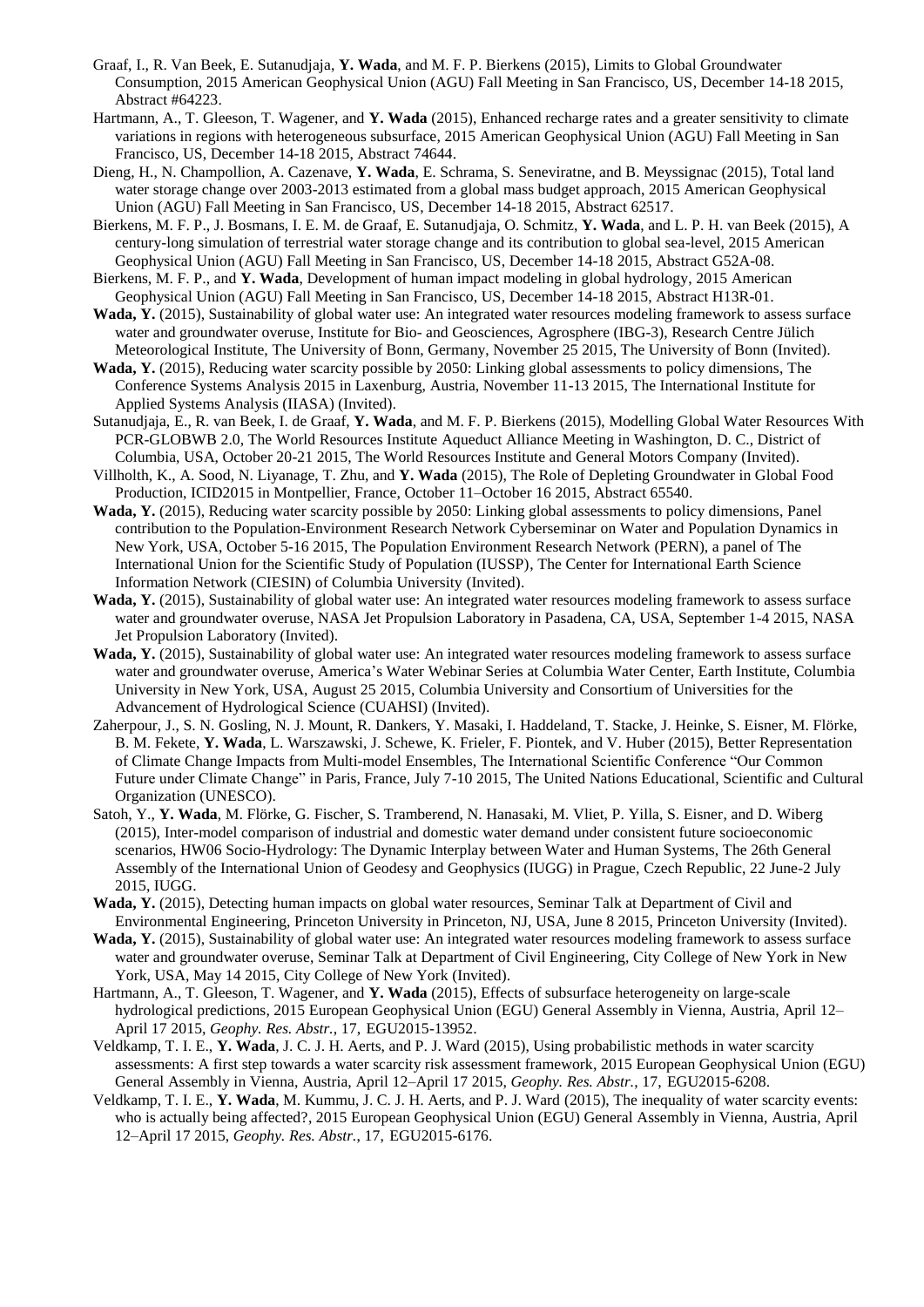- Flörke, M., S. Eisner, N. Hanasaki, and **Y. Wada** (2015), Uncertainty in projected impacts to water stress, 2015 European Geophysical Union (EGU) General Assembly in Vienna, Austria, April 12–April 17 2015, *Geophy. Res. Abstr.*, 17, EGU2015-5772-1.
- De Graaf, I., R. van Beek, E. Sutanudjaja, **Y. Wada** and M. Bierkens (2015), Reconstruction of groundwater depletion using a global scale groundwater model, 2015 European Geophysical Union (EGU) General Assembly in Vienna, Austria, April 12–April 17 2015, *Geophy. Res. Abstr.*, 17, EGU2015-5642.
- Van Dijk, A., L. Renzullo, **Y. Wada**, and P. Tregoning (2015), The GlobalWater Cycle Reanalysis (GWCR): record extension and new developments, 2015 European Geophysical Union (EGU) General Assembly in Vienna, Austria, April 12–April 17 2015, *Geophy. Res. Abstr.*, 17, EGU2015-4324.
- Van Lanen, H. A. J., N. Wanders, and **Y. Wada** (2015), Global hydrological droughts in the 21st century under a changing hydrological regime, 2015 European Geophysical Union (EGU) General Assembly in Vienna, Austria, April 12–April 17 2015, *Geophy. Res. Abstr.*, 17, EGU2015-4083.
- **Wada, Y.**, and N. Wanders (2015), Human and climate impacts on the 21st century hydrological drought, 2015 European Geophysical Union (EGU) General Assembly in Vienna, Austria, April 12–17 2015, *Geophy. Res. Abstr.*, 17, EGU2015-3358-1.
- **Wada, Y.** (2015), Sustainability of global water use: An integrated water resources modeling framework to assess surface water and groundwater overuse, Seminar Talk at School of Environmental Earth System Science/Earth Sciences, Stanford University in Palo Alto, USA, April 8-9 2015, Stanford University (Invited).
- **Wada, Y.** (2015), Reducing water scarcity possible by 2050: Linking global assessments to policy dimensions, Seminar Talk at School of Environmental Earth System Science/Earth Sciences, Stanford University in Palo Alto, USA, April 8- 9 2015, Stanford University (Invited).
- **Wada, Y.** (2015), Land Water Contribution (20th & 21st centuries), ISSI Workshop on 'Integrative Study of Sea Level Budget' in Bern, Switzerland, 2-6 February 2015, International Space Science Institute (ISSI) (Invited).
- Verstegen, J. A., W. Bastiaanssen, P. Steduto, R. Goudriaan, and **Y. Wada** (2014), On the Global Water Productivity Distribution for Major Cereal Crops: some First Results from Satellite Measurements, 2014 American Geophysical Union (AGU) Fall Meeting in San Francisco, US, December 15-19 2014, Abstract GC29270.
- Hartmann, A., T. Gleeson, **Y. Wada**, and T. Wagener (2014), Simulating subsurface heterogeneity improves large-scale water resources predictions, 2014 American Geophysical Union (AGU) Fall Meeting in San Francisco, US, December 15-19 2014, Abstract H14056.
- Sutanudjaja, E. H., L. P. H. van Beek, N. Drost, I. E. M. de Graaf, K. de Jong, M. W. Straatsma, **Y. Wada**, D. Wisser, and M. F. P. Bierkens (2014), PCR-GLOBWB version 2.0: A High Resolution Integrated Global Hydrology and Water Resources Model, 2014 American Geophysical Union (AGU) Fall Meeting in San Francisco, US, December 15-19 2014, Abstract H11329.
- Wang, J., Y. Sheng, and **Y. Wada** (2014), Towards the Understanding of Recent Lake Decline in the Yangtze Basin, 2014 American Geophysical Union (AGU) Fall Meeting in San Francisco, US, December 15-19 2014, Abstract H11256.
- Esnault, L., T. Gleeson, **Y. Wada**, J. Heinke, D. Gerten, E. Flanary, M. F. P. Bierkens, and L. P. H. van Beek (2014), Linking groundwater use and stress to specific crops using the groundwater footprint in the Central Valley and High Plains aquifer systems, U.S., 2014 American Geophysical Union (AGU) Fall Meeting in San Francisco, US, December 15-19 2014, Abstract GC9682.
- Slangen, A. B. A., R. S. W. van de Wal, **Y. Wada**, and L. L. A. Vermeersen (2014), Comparing tide gauge observations to regional patterns of sea-level change (1961–2003), 2014 American Geophysical Union (AGU) Fall Meeting in San Francisco, US, December 15-19 2014, Abstract AS9014.
- **Wada, Y.**, D. Wisser, and M. F. P. Bierkens (2014), Global modeling of withdrawal, allocation and consumptive use of surface water and groundwater resources, 2014 American Geophysical Union (AGU) Fall Meeting in San Francisco, US, December 15-19 2014, Abstract H1793 (Invited).
- **Wada, Y.**, and M. F. P. Bierkens (2014), Sustainability of global groundwater and surface water use: past reconstruction and future projections, 2014 American Geophysical Union (AGU) Fall Meeting in San Francisco, US, December 15-19 2014, Abstract H3059 (Invited).
- Bierkens, M. F. P., I. E. M. de Graaf, L. P. H. van Beek, and **Y. Wada** (2014), Global depletion of groundwater resources: past and future analyses, 2014 American Geophysical Union (AGU) Fall Meeting in San Francisco, US, December 15- 19 2014, Abstract H2817 (Invited).
- Bastiaanssen, W. G. M., R. Hofste, G. B Senay, M. C. Anderson, A. van Dijk, H. Pelgrum, A. H. Seid, D. Miralles, B. van den Hurk, **Y. Wada**, L.-M. Rebelo, and V. Smakhtin (2014), Ensemble Evaporation Predictions from Remote Sensing in the Nile Basin, 2014 American Geophysical Union (AGU) Fall Meeting in San Francisco, US, December 15-19 2014, Abstract H2992 (Invited).
- Veldkamp, T., S. Eisner, **Y. Wada**, J. Aerts, and P. Ward (2014), Sensitivity of stream flow droughts and water scarcity events to ENSO driven inter-annual climate variability at the global scale, 6th Leonardo Conference 2014: HYPER Droughts in Prague, Czech Republic, November 13-14 November 2014, European Geophysical Union (EGU), UNESCO FRIEND-Water.
- Van Lanen, H. A. J., N. Wanders, M. H. J. van Huijgevoort, **Y. Wada**, and M. A. A. Alderlieste (2014), Future hydrological drought on a global and continental scale: overview and outlook, 6th Leonardo Conference 2014: HYPER Droughts in Prague, Czech Republic, November 13-14 November 2014, European Geophysical Union (EGU), UNESCO FRIEND-Water (Invited).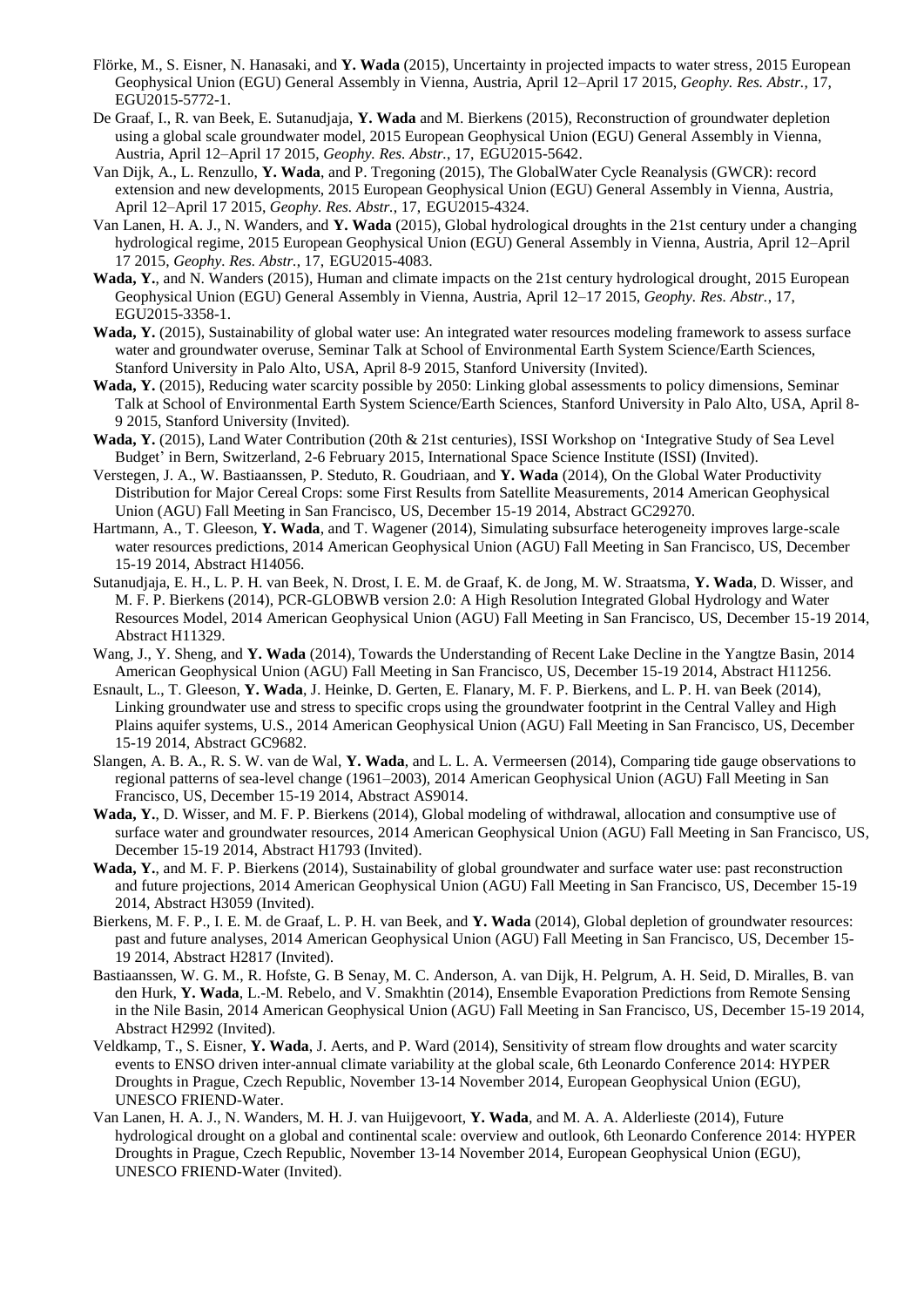- **Wada, Y.** (2014), Reducing water scarcity possible by 2050, Utrecht University U.A.V. Utrechtse Aardwetenschappen Vereniging Colloquium in Utrecht, The Netherlands, 27 November 2014 (Invited).
- **Wada, Y.** (2014), Effects of ground water extraction on regional hydrology (20th & 21st centuries), ISSI Workshop on 'Remote Sensing and Water Resources' in Bern, Switzerland, October 6-10 2014, International Space Science Institute (ISSI) (Invited).
- Sutanudjaja, E. H., L. P. H. van Beek, N. Drost, I. E. M. de Graaf, K. de Jong, M. W. Straatsma, **Y. Wada**, D. Wisser, and M. F. P. Bierkens (2014), PCR-GLOBWB 2.0: an integrated global hydrology and water resources model at 5 arc min resolution, Category 2: LAND, Modeling anthropogenic impacts of land-water-management in Land Surface Models, Trending Now: Water 7th International Scientific Conference on the Global Water and Energy Cycle in Den Haag, The Netherlands, 14–17 July 2014.
- **Wada, Y.** (2014), Sustainability of global water use: past reconstruction and future projections, University of Kassel Center for Environmental System Research (CESR)-Forschungs-Kolloquium in Kassel, Germany, 16 June 2014 (Invited).
- Magumdar, T. K., S. M. Shah-Newaz, and **Y. Wada** (2014), Assessment of Water Availability in Brahmaputra Basin using eartH2Observe Data, Workshop on Global Earth Observation for Integrated Water Resource Assessment in Dhaka, Bangladesh, 8 June 2014 (Invited).
- **Wada, Y.** (2014), Global Earth Observation for Integrated Water Resource Assessment, Workshop on Global Earth Observation for Integrated Water Resource Assessment in Dhaka, Bangladesh, 8 June 2014 (Invited).
- **Wada, Y.** (2014), Impact of climate change on the global hydrology and water resources, Nieuwe klimaatscenario's Implicaties voor het waterbeheer?, Voorjaarsbijeenkomst 2014 Nederlandse Hydrologische Vereniging (NHV) i.s.m. STOWA in Wageningen, The Netherlands, 4-5 June 2014 (Invited).
- Straatsma, M., P. Droogers, J. Brandsma, W. Buytaert, D. Karssenberg, K. Meijer, M. van Aalst, R. van Beek, **Y. Wada**, O. Schmitz, C. Vitolo, and M. F. P. Bierkens (2014), Bridging the climate-induced water gap in the twenty first century: climate adaptation support based on water supply, demand, adaptation and financing, 2014 European Geophysical Union (EGU) General Assembly in Vienna, Austria, April 27–May 2 2014. *Geophy. Res. Abstr.*, 16, EGU2014-10641.
- Sutanudjaja, E. H., L. P. H. van Beek, **Y. Wada**, D. Wisser, I. M. de Graaf, M. W. Straatsma, and M. F. P. Bierkens (2014), Development and validation of PCR-GLOBWB 2.0: a 5 arc min resolution global hydrology and water resources model, 2014 European Geophysical Union (EGU) General Assembly in Vienna, Austria, April 27–May 2 2014. *Geophy. Res. Abstr.*, 16, EGU2014-9993.
- Flörke, M., S. Eisner, N. Hanasaki, Y. Masaki, **Y. Wada**, and M. F. P. Bierkens (2014), Robustness and uncertainties in global water scarcity projections, 2014 European Geophysical Union (EGU) General Assembly in Vienna, Austria, April 27–May 2 2014. *Geophy. Res. Abstr.*, 16, EGU2014-9859.
- Van Dijk, A. I. J. M., L. J. Renzullo, **Y. Wada**, and P. Tregoning (2014), Global water cycle reanalysis (2003-2012) reconciling satellite gravimetry and altimetry observations with a hydrological model ensemble, 2014 European Geophysical Union (EGU) General Assembly in Vienna, Austria, April 27–May 2 2014. *Geophy. Res. Abstr.*, 16, EGU2014-2515.
- Veldkamp, T. I. E., **Y. Wada**, H. de Moel, M. Kummu, J. C. J. H. Aerts, and P. J. Ward (2014), Impact of socio-economic trends and climate variability on the occurrence and severity of blue water shortage and stress events at the global scale, 2014 European Geophysical Union (EGU) General Assembly in Vienna, Austria, April 27–May 2 2014. *Geophy. Res. Abstr.*, 16, EGU2014-2146.
- Wang, J., Y. Sheng, and Y. Wada (2013), Assessing the impacts of Three Gorges Dam on lake inundation areas across the downstream Yangtze floodplain, 2013 American Geophysical Union (AGU) Fall Meeting in San Francisco, US, December 9-13 2013, Abstract GC11A-0978.
- Haddeland, I., H. Biemans, M. Flörke, N. Hanasaki, T. Stacke, Z. D. Tessler, and **Y. Wada**, (2013), 2013 American Geophysical Union (AGU) Fall Meeting in San Francisco, US, December 9-13 2013, Abstract GC23F-02.
- Schewe, J., J. Heinke, D. Gerten , I. Haddeland, N. W. Arnell, D. B. Clark, R. Dankers, S. Eisner, B. Fekete, F. J. Colón-González, S. N. Gosling, H. Kim, X. Liu, Y. Masaki, F. T. Portmann, Y. Satoh, T. Stacke, Q. Tang, **Y. Wada**, D. Wisser, T. Albrecht, K. Frieler, F. Piontek, L. Warszawski, and P. Kabat (2013), Multi-model assessment of water scarcity under climate change, 2013 American Geophysical Union (AGU) Fall Meeting in San Francisco, US, December 9-13 2013, Abstract GC11E-07.
- Straatsma, M., E. Sutanudjaja, R. Van Beek, **Y. Wada**, and M. Bierkens (2013), Global scale, local relevance: Hydrological modeling using PCR-GLOBWB-2.0 at five arcminute resolution using multimodel climate change scenarios, 2013 American Geophysical Union (AGU) Fall Meeting in San Francisco, US, December 9-13 2013, Abstract H31H-1303.
- Van Lanen, H., N. Wanders, and **Y. Wada** (2013), Global trends in future hydrological drought, 2013 American Geophysical Union (AGU) Fall Meeting in San Francisco, US, December 9-13 2013, Abstract GC44C-05.
- Gleeson, T., and **Y. Wada** (2013), Assessing regional groundwater stress for nations using multiple data sources with the groundwater footprint, 2013 American Geophysical Union (AGU) Fall Meeting in San Francisco, US, December 9-13 2013, Abstract H53J-08 (Invited).
- **Wada**, **Y.**, D. Wisser, S. Eisner, M. Flörke, D. Gerten, I. Haddeland, N. Hanasaki, Y. Masaki, F. T. Portmann, T. Stacke, Z. Tessler, and J. Schewe (2013), Multi-model projections and uncertainties of irrigation water demand under climate change, 2013 American Geophysical Union (AGU) Fall Meeting in San Francisco, US, December 9-13 2013, Abstract GC11E-04 (Invited).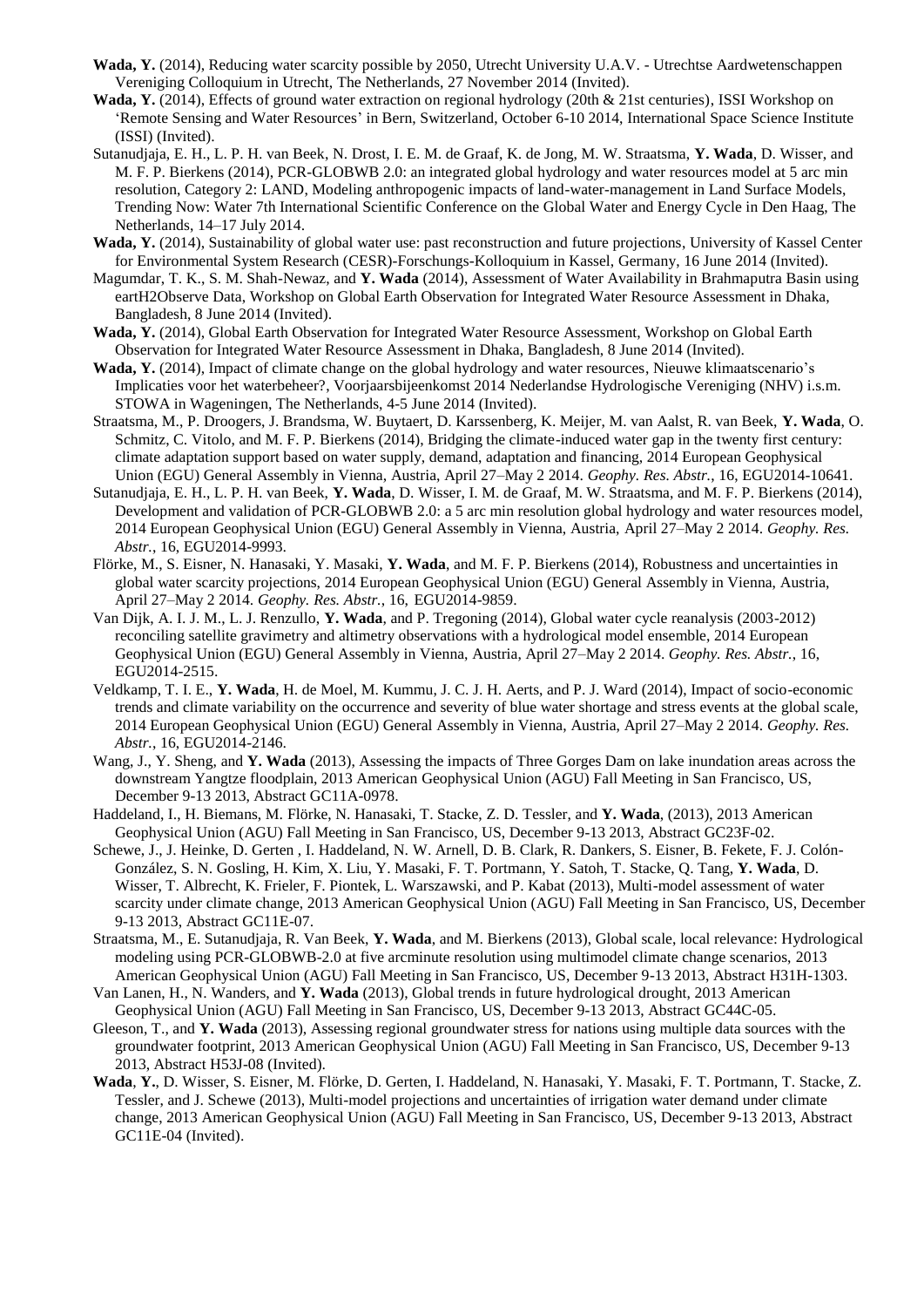- **Wada**, **Y.**, and L. Heinrich (2013), Assessment of transboundary aquifers of the world—vulnerability arising from human water use, 2013 American Geophysical Union (AGU) Fall Meeting in San Francisco, US, December 9-13 2013, Abstract H53J-07 (Invited).
- **Wada, Y.** (2013), Past and Future Global Water Stress and Groundwater Depletion, University of Twente Water Engineering and Management Lunch Talk in Twente, The Netherlands, December 3 2013 (Invited).
- Gleeson, T., G. Ferguson, A. H. Manning, **Y. Wada**, M. F. P. Bierkens, and L. P. H. van Beek (2013), Beyond crosssections: regional groundwater systems in the real, three-dimensional world including humans, Invited keynote speaker, 2013 International Symposium on Regional Groundwater Flow: Theory, Applications and Future Development, Xi'an, China, June 2013 (Invited).
- Flörke, M., S. Eisner, Y. Masaki, N. Hanasaki, **Y. Wada**, and M. Bierkens (2013), A multi-model ensemble for identifying future water-scarcity hotspots, Impacts World 2013: International Conference on Climate Change Effects in Potsdam, Germany, May 27-30 2013.
- Elliott, J., D. Deryng, C. Müller, K. Frieler, M. Konzmann, D. Gerten, M. Glotter, M. Flörke, **Y. Wada**, S. Eisner, C. Folberth, I. Foster, S.N. Gosling, I. Haddeland, N. Khabarov, F. Ludwig, Y. Masaki, S. Olin, C. Rosenzweig, A.C. Ruane, Y. Satoh, E. Schmid, T. Stacke, Q. Tang, and D. Wisser (2013), A global multi-model perspective on the potential and limitations of irrigation for climate change adaptation, Impacts World 2013: International Conference on Climate Change Effects in Potsdam, Germany, May 27-30 2013.
- Schewe, J. J. Heinke, D. Gerten , I. Haddeland, N.W. Arnell, D.B. Clark, R. Dankers, S. Eisner, B. Fekete, F.J. Colón-González, S.N. Gosling, H. Kim, X. Liu, Y. Masaki, F.T. Portmann, Y. Satoh, T. Stacke, Q. Tang, **Y. Wada**, D. Wisser, T. Albrecht, K. Frieler, F. Piontek, L. Warszawski, and P. Kabat (2013), Multi-model assessment of water scarcity under climate change, Impacts World 2013: International Conference on Climate Change Effects in Potsdam, Germany, May 27-30 2013.
- Haddeland, I., J. Heinke, H. Biemans, S. Eisner, M. Flörke, N. Hanasaki, M.Konzmann, F. Ludwig, Y. Masaki, J. Schewe, T. Stacke, Z. Tessler, **Y. Wada**, and D. Wisser (2013), Human Interventions versus Climate Change: A Global Multimodel View on Water Resources, Water in the Anthropocene: Challenges for Science and Governance. Indicators, Thresholds and Uncertainties of the Global Water System in Bonn, Germanry, May 21-24 2013.
- **Wada, Y.**, D. Wisser, S. Eisner, M. Flörke, D. Gerten, I. Haddeland, N. Hanasaki, Y. Masaki, F.T. Portmann, T. Stacke, and J. Schewe (2013), Future irrigation water demand under climate change: regional variability and uncertainties arising from GHMs and CMIP5 climate projections, Water in the Anthropocene: Challenges for Science and Governance. Indicators, Thresholds and Uncertainties of the Global Water System in Bonn, Germanry, May 21-24 2013.
- Wang, J., Y. Sheng, and **Y. Wada** (2013), Decadal decline of lake inundation areas in the Yangtze basin downstream from the Three Gorges Dam - consequences from climatic variability or human water modulation?, 2013 Association of American Geographers' (AAG) Annual Meeting in Los Angeles, US, April 9-13 2013, Session 1639.
- Straatsma, M., P. Droogers, J. Brandsma, W. Buytaert, D. Karssenberg, K. Meijer, M. van Aalst, R. van Beek, **Y. Wada**, and M. Bierkens (2013), Water2Invest: Global facility for calculating investments needed to bridge the climate-induced water gap, 2013 European Geophysical Union (EGU) General Assembly in Vienna, Austria, April 7–12 2013. *Geophy. Res. Abstr.*, 15, EGU2013-10355.
- Weerts, A., H. Winsemius, E. Dutra, J. Beckers, R. Brolsma, R. van Beek, F. Pappenberger, R. Westerhoff, **Y. Wada**, and M. Bierkens (2013), Seasonal Predictability of Water Scarcity at the Global Scale, 2013 European Geophysical Union (EGU) General Assembly in Vienna, Austria, April 7–12 2013. *Geophy. Res. Abstr.*, 15, EGU2013-6060.
- De Graaf, I., R. van Beek, **Y. Wada**, and M. Bierkens (2013), Dynamic Attribution of Global Water Demand to Surface Water and Groundwater Resources: Effects of Abstractions and Return Flows on River Discharge, 2013 European Geophysical Union (EGU) General Assembly in Vienna, Austria, April 7–12 2013. *Geophy. Res. Abstr.*, 15, EGU2013- 3179.
- Schewe, J., J. Heinke, D. Gerten, I. Haddeland, N. Arnell, D. Clark, R. Dankers, S. Eisner, B. Fekete, H. Kim, X. Liu, Y. Masaki, F. Portmann, Y. Satoh, T. Stacke, Q. Tang, **Y. Wada**, D. Wisser, T. Albrecht, and the ISI-MIP Team (2013), How climate change will exacerbate global water scarcity, 2013 European Geophysical Union (EGU) General Assembly in Vienna, Austria, April 7–12 2013. *Geophy. Res. Abstr.*, 15, EGU2013-11770.
- **Wada, Y.** (2013), Past and Future Global Water Stress and Groundwater Depletion, McGill University Environmental and Water Resource Engineering Seminar Series in Montreal, Canada, March 13 2013 (Invited).
- Bierkens, M. F. P., **Y. Wada**, D. Wisser, I. E. M. de Graaf, E. H. Sutanudjaja, N. Drost, D. J. Karssenberg, and L. P. H. van Beek (2013), Towards global-scale high-resolution water resources models, International Symposium: Patterns in Soil-Vegetation-Atmosphere-Systems: Monitoring, Modelling and Data Assimilation in Bonn, Germany, March 11 -14 March 2013 (Invited).
- Wisser, D., S. Frolking, **Y. Wada**, and M. F. P. Bierkens (2012), Beyond peak water storage? A global estimate of declining water storage in reservoirs and snow packs, 2012 American Geophysical Union (AGU) Fall Meeting in San Francisco, US, December 3-7 2012, Abstract GC31D-08.
- Wombacher, A., M. R. Huq, R. van Beek, and **Y. Wada** (2012), Data Provenance as a Tool for Debugging Hydrological Models based on Python, 2012 American Geophysical Union (AGU) Fall Meeting in San Francisco, US, December 3-7 2012, Abstract IN11B-1469.
- Schewe, J., **Y. Wada**, and D. Wisser (2012), Future agricultural water demand under climate change: regional variability and uncertainties arising from CMIP5 climate projections, 2012 American Geophysical Union (AGU) Fall Meeting in San Francisco, US, December 3-7 2012, Abstract H43C-1355.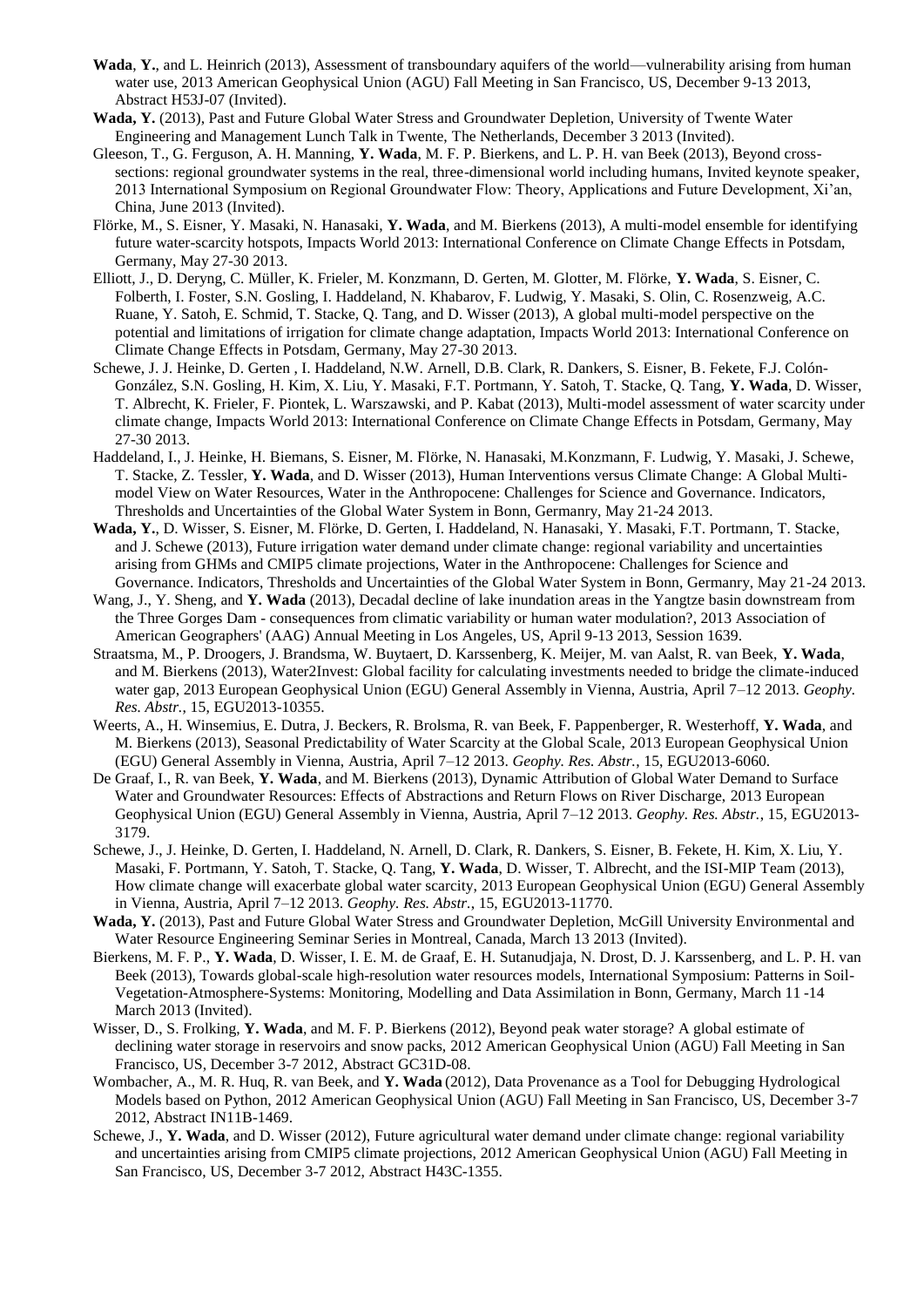- **Wada, Y.**, L. P. H. van Beek, N. Wanders, and M. F. P. Bierkens (2012), Human water consumption intensifies hydrological drought worldwide, 2012 American Geophysical Union (AGU) Fall Meeting in San Francisco, US, December 3-7 2012, Abstract H43H-08.
- Bierkens, M. F. P., W. W. Immerzeel, E. H. Sutanudjaja, **Y. Wada**, H. C. Winsemius, and L. P. H. van Beek (2012), Scale issues in the context of new questions, new variables and new models, Completion of the IAHS decade on Prediction in Ungauged Basins and the way ahead, IAHS 90<sup>th</sup> Anniversary PUB Symposium 2012 in Delft, The Netherlands, Delft, October 23-25, 2012.
- Neil, W., J. Gregory, J. Church, M. Bierkens, J. Box, M. van den Broeke, G. Cogley, X. Fettweis, E. Hanna, P. Leclercq, B. Marzeion, H. Oerlemans, **Y. Wada**, L. Wake, and R. van de Wal (2012), Twentieth-century global-mean sea-level rise: is the whole greater than the sum of the parts?, 20 Years of Progress in Radar Altimetry in Venice, Italy, September 24- 29 2012.
- **Wada, Y.**, L. P. H. van Beek, F. C. Sperna Weiland, B. F. Chao, Y.-H. Wu, and M. F. P. Bierkens (2012), Past and future contribution of global groundwater depletion to sea-level rise, The 39th IAH Congress in Niagara Falls, Canada, September 16-21 2012, Abstract 1067 (Invited).
- Gleeson, T., **Y. Wada**, M. F. P. Bierkens, and L. P. H. van Beek (2012), Groundwater footprint reveals the global use and abuse of a renewable resource, The 39th IAH Congress in Niagara Falls, Canada, September 16-21 2012, Abstract 198.
- Taylor, R. G., B. Scanlon, P. Döll, M. Rodell, R. van Beek, **Y. Wada**, L. Longuevergne, M. LeBlanc, J. S. Famiglietti, M. Edmunds, L. Konikow, T. Green, J. Chen, M. Taniguchi, M. F.P Bierkens, A. MacDonald, Y. Fan, R. Maxwell, Y. Yechieli, J. Gurdak, D. Allen, M. Shamsudduha, K. Hiscock, P. Yeh, I, Holman and H. Treidel (2012), Groundwater and climate change: challenges and opportunities, The 39th IAH Congress in Niagara Falls, Canada, September 16-21 2012, Abstract 374.
- Bierkens, M. F. P., **Y. Wada**, D. Wisser, N. Wanders, and L. P. H. van Beek (2012), Human water consumption intensifies hydrological drought worldwide, 2012 European Geophysical Union (EGU) General Assembly in Vienna, Austria, April 22–27 2012. *Geophy. Res. Abstr.*, 14, EGU2012-6138.
- De Graaf, I. E. M., L. P. H. van Beek, **Y. Wada**, and M. F. P. Bierkens (2012), The effects of groundwater abstraction on low flows, 2012 European Geophysical Union (EGU) General Assembly in Vienna, Austria, April 22–27 2012. *Geophy. Res. Abstr.*, 14, EGU2012-1988-1.
- **Wada, Y.**, L. P. H. van Beek, and M. F. P. Bierkens (2012), Non-sustainable groundwater sustaining irrigation: A global assessment, 2012 European Geophysical Union (EGU) General Assembly in Vienna, Austria, April 22–27 2012. *Geophy. Res. Abstr.*, 14, EGU2012-2055.
- Wisser, D., R. van Beek, W. Immerzeel, **Y. Wada**, S. Frolking, and M.F.P. Bierkens (2011), Irrigation from the cryosphere - a global analysis of the contribution of melt water to irrigation water supply, 2011 American Geophysical Union (AGU) Fall Meeting in San Francisco, US, December 5-9 2011, Abstract B23B-0417.
- Van Beek, L. P., **Y. Wada**, and M. F. P. Bierkens (2011), Global Depletion of Groundwater Resources and Its Contribution to Sea-level Rise, 2011 American Geophysical Union (AGU) Fall Meeting in San Francisco, US, December 5-9 2011, Abstract H14B-01 (Invited).
- **Wada, Y.**, L. P. van Beek, and M. F. P. Bierkens (2011), Depleting groundwater resources mitigating surface freshwater scarcity – a trend in the recent past, 2011 American Geophysical Union (AGU) Fall Meeting in San Francisco, US, December 5-9 2011, Abstract H42D-03.
- **Wada, Y.**, L. P. H. van Beek, and M. F. P. Bierkens (2011), Modelling global water stress of the recent past: on the relative importance of trends in water demand and climate variability, 2011 European Geophysical Union (EGU) General Assembly in Vienna, Austria, April 3–8 2011. *Geophy. Res. Abstr.*, 13, EGU2011-1635 (solicited).
- **Wada, Y.** (2011), Modelling global water stress of the recent past: on the relative importance in water demand and climate variability, Boussinesq Lecture 2011, Royal Netherlands Academy of Arts and Sciences (KNAW), Amsterdam, The Netherlands, 20 October 2011.
- **Wada, Y.**, and L. P. H. van Beek (2011), Effects of Climate Change on groundwater on a global and EU scale, International Workshop on Climate Change Impacts on Groundwater, EU Working Group C on Groundwater of the Common Implementation Strategy of the Water Frame Work Directive and the Groundwater Directive, Warsaw, Poland, 12 October 2011 (Invited).
- **Wada, Y.**, L. P. H. van Beek, and M. F. P. Bierkens (2011), Global depletion of groundwater resources and its contribution to sea-level rise, Royal Netherlands Meteorological Institute (KNMI) Colloquium, KNMI, De Bilt, The Netherlands, 9 June 2011 (Invited).
- **Wada, Y.**, L.P. van Beek, and M.F. Bierkens (2010), Back-casting global water stress: Reconstruction of past water demand and climate variability, 2010 American Geophysical Union (AGU) Fall Meeting in San Francisco, US, December 13-17 2010, Abstract H51I-05.
- Van Beek, L.P., **Y. Wada**, C. van Kempen, J.W. Reckman, S. Vasak, and M.F. Bierkens (2010), A worldwide view of groundwater depletion, 2010 American Geophysical Union (AGU) Fall Meeting in San Francisco, US, December 13-17 2010, Abstract H14F-07.
- **Wada, Y.** (2010), Estimating Non-renewable Groundwater Abstraction Using Water Demand as a Proxy, International Workshop on New technologies for the acquisition of information on transboundary aquifers, organised by IGRAC, UNESCO and Deltares. Utrecht, The Netherlands, 15-16 April 2010.